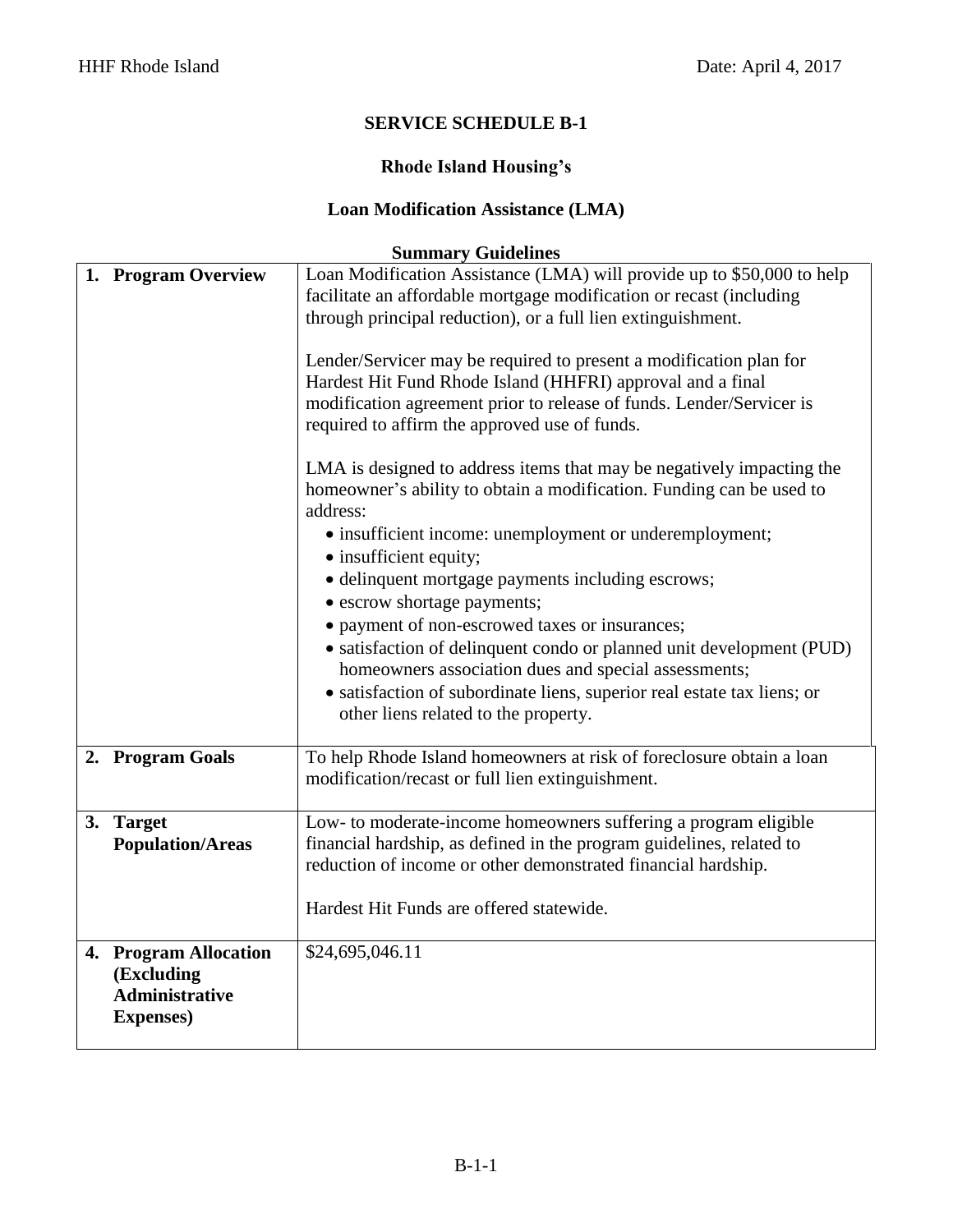| <b>5. Borrower Eligibility</b><br>Criteria | Eligible borrowers must be at risk of foreclosure due to a financial<br>hardship through no fault of their own. A hardship is defined as an<br>uncontrollable increase in expense (excluding consumer debt) or an<br>uncontrollable decrease in income that places the homeowner at risk of<br>foreclosure. Examples of a hardship include: underemployment,<br>reduction of income, unemployment, death or disability in family,<br>unforeseen medical expense, costly home repairs necessary for<br>habitability, extended loss of rental income due to an inability to secure a<br>tenant or negative equity. The loan to value ratio (LTV) must be 110% or<br>greater in order for negative equity to be considered a hardship by itself.<br>Completion of a Hardship Affidavit and appropriate supporting<br>documentation is required. Homeowners must meet the following criteria<br>to be eligible for assistance under LMA: |
|--------------------------------------------|--------------------------------------------------------------------------------------------------------------------------------------------------------------------------------------------------------------------------------------------------------------------------------------------------------------------------------------------------------------------------------------------------------------------------------------------------------------------------------------------------------------------------------------------------------------------------------------------------------------------------------------------------------------------------------------------------------------------------------------------------------------------------------------------------------------------------------------------------------------------------------------------------------------------------------------|
|                                            | Borrower must have a pre-assistance monthly mortgage payment<br>that is greater than 28% of their gross monthly household income;<br>Homeowners must meet current maximum income limits as<br>determined in accordance with Program Guidelines; and<br>Borrower is able to satisfy program guidelines.                                                                                                                                                                                                                                                                                                                                                                                                                                                                                                                                                                                                                               |
|                                            | If the eligible hardship is negative equity, LMA funding (other than for<br>full lien extinguishment) may not be used to reduce the principal balance<br>of an eligible borrower's mortgage loan below 100% of the current market<br>value of the property, unless it is required to achieve a permanently<br>affordable payment, but in no event can the loan be reduced below an 80%<br>LTV. Second mortgage debt may be considered on a case by case basis.                                                                                                                                                                                                                                                                                                                                                                                                                                                                       |
|                                            | This assistance must bring the total housing debt to income ratio to 42% or<br>below. HHFRI will consider, on a case-by-case basis, investor program<br>guidelines that utilize affordable mortgage definitions that result in a<br>modification with a total housing debt to income ratio greater than 42%.                                                                                                                                                                                                                                                                                                                                                                                                                                                                                                                                                                                                                         |
|                                            | Homeowners must meet these additional criteria to be eligible for a full<br>lien extinguishment:                                                                                                                                                                                                                                                                                                                                                                                                                                                                                                                                                                                                                                                                                                                                                                                                                                     |
|                                            | The primary income for the household must be from a fixed<br>income source.<br>The homeowner must have a mortgage balance of \$50,000 or less.<br>$\bullet$<br>Total annual household income must be less than 125% of the state<br>$\bullet$<br>median income.                                                                                                                                                                                                                                                                                                                                                                                                                                                                                                                                                                                                                                                                      |
|                                            | In the event the servicer is subject to investor or insurer income hardship<br>calculation requirements, HHFRI will consider use of alternate models to<br>calculate gross monthly household income. The servicer must provide<br>documentation evidencing the alternate model used.                                                                                                                                                                                                                                                                                                                                                                                                                                                                                                                                                                                                                                                 |
|                                            |                                                                                                                                                                                                                                                                                                                                                                                                                                                                                                                                                                                                                                                                                                                                                                                                                                                                                                                                      |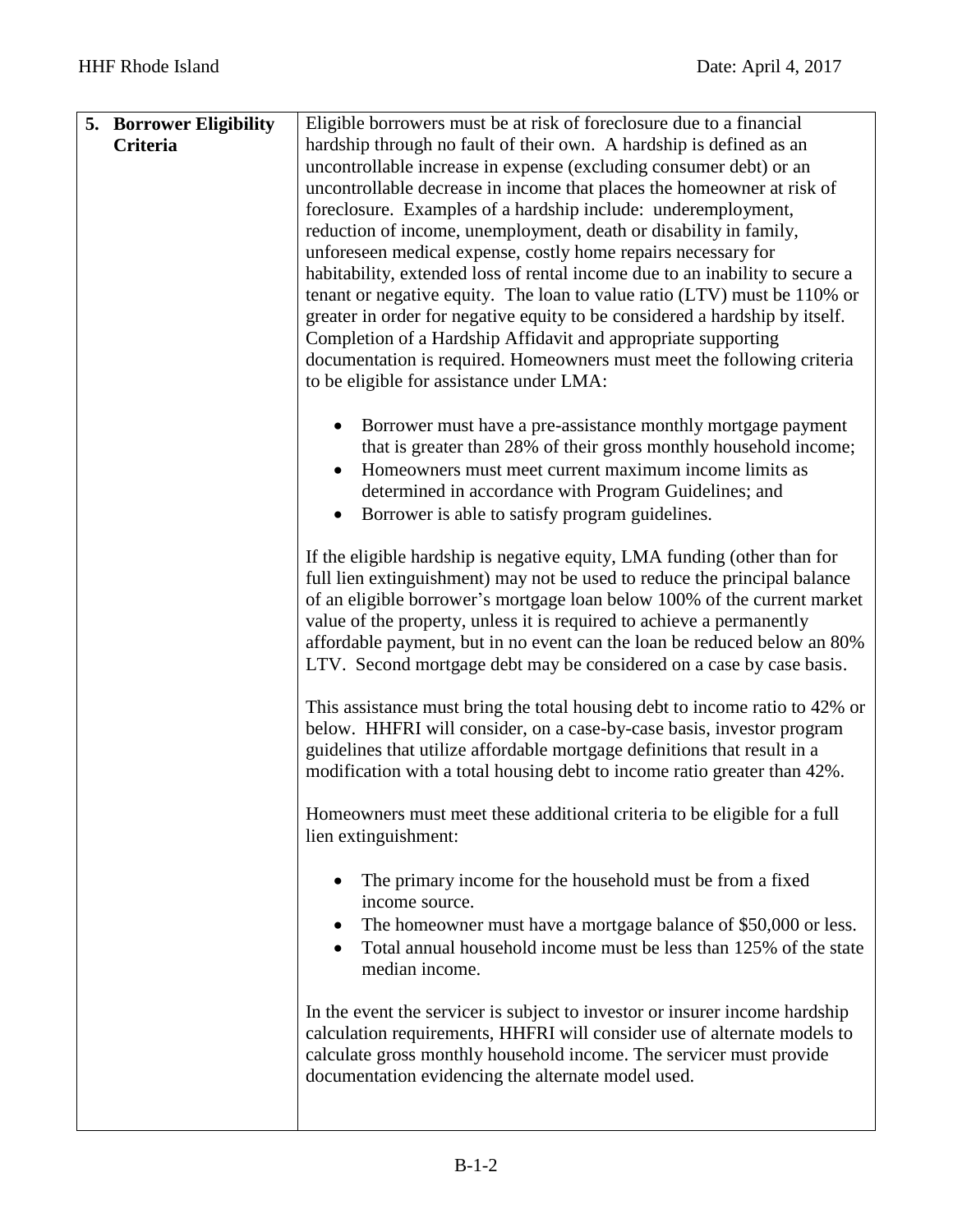| 6. Property/Loan                                              | Assistance will be provided to owner-occupied one-to four-family Rhode                                                                                                                                                                                                                                                                                                                                                                                                                                           |
|---------------------------------------------------------------|------------------------------------------------------------------------------------------------------------------------------------------------------------------------------------------------------------------------------------------------------------------------------------------------------------------------------------------------------------------------------------------------------------------------------------------------------------------------------------------------------------------|
| <b>Eligibility Criteria</b>                                   | Island properties and condominiums, provided the original mortgage was                                                                                                                                                                                                                                                                                                                                                                                                                                           |
|                                                               | not greater than \$820,500.                                                                                                                                                                                                                                                                                                                                                                                                                                                                                      |
|                                                               |                                                                                                                                                                                                                                                                                                                                                                                                                                                                                                                  |
| 7. Program Exclusions                                         | Homeowner has cash reserves and/or non-retirement liquid assets<br>exceeding \$20,000.                                                                                                                                                                                                                                                                                                                                                                                                                           |
|                                                               |                                                                                                                                                                                                                                                                                                                                                                                                                                                                                                                  |
|                                                               | Homeowners who previously received Hardest Hit Funds and failed to<br>satisfy the terms of the assistance and or defaulted on their HHF<br>obligation.                                                                                                                                                                                                                                                                                                                                                           |
| 8. Structure of                                               | Funds will be provided in the form of a zero-percent interest, non-                                                                                                                                                                                                                                                                                                                                                                                                                                              |
| <b>Assistance</b>                                             | recourse, non-amortizing loan secured by the property. The loan will be<br>forgiven after five years, if the homeowner fulfills his or her obligations<br>on a timely basis under the assistance agreement. If there is a request for a<br>transfer of the property during the five years, or if the property is no longer<br>owner occupied, forgiveness will be prorated 20% per calendar year from<br>the original closing date and any remaining unforgiven balance will be due<br>and payable at that time. |
|                                                               | Loans are repayable only from the proceeds to the borrower from a sale,<br>refinance or other transfer. If the property is sold refinanced or otherwise<br>transferred and has not increased in value to the degree necessary to repay<br>the loan, all or a portion of the loan remaining unpaid after the proceeds<br>are applied will be forgiven.                                                                                                                                                            |
|                                                               | Funds will be returned to the HHF Program for additional use in<br>accordance with the Agreement.                                                                                                                                                                                                                                                                                                                                                                                                                |
| 9. Per Household<br><b>Assistance</b>                         | LMA will provide up to (i) \$50,000 to achieve a loan modification/recast<br>and (ii) up to \$50,000 or the pre-assistance mortgage balance, whichever is<br>less, for a full lien extinguishment.                                                                                                                                                                                                                                                                                                               |
|                                                               | When combined with other HHF programs, up to \$75,000 in total HHF<br>assistance per household may be available for homeowners who are at risk<br>of foreclosure.                                                                                                                                                                                                                                                                                                                                                |
| 10. Duration of<br><b>Assistance</b>                          | Assistance will be paid directly to the existing servicer in a one-time lump<br>sum.                                                                                                                                                                                                                                                                                                                                                                                                                             |
| 11. Estimated Number of<br>Participating<br><b>Households</b> | We estimate that we will serve 711 homeowners based on the maximum<br>program limit and program allocation at this time.                                                                                                                                                                                                                                                                                                                                                                                         |
| 12. Program<br><b>Inception/Duration</b>                      | The program began November 1, 2010 and will last until program funds<br>have been exhausted, but no later than December 31, 2020.                                                                                                                                                                                                                                                                                                                                                                                |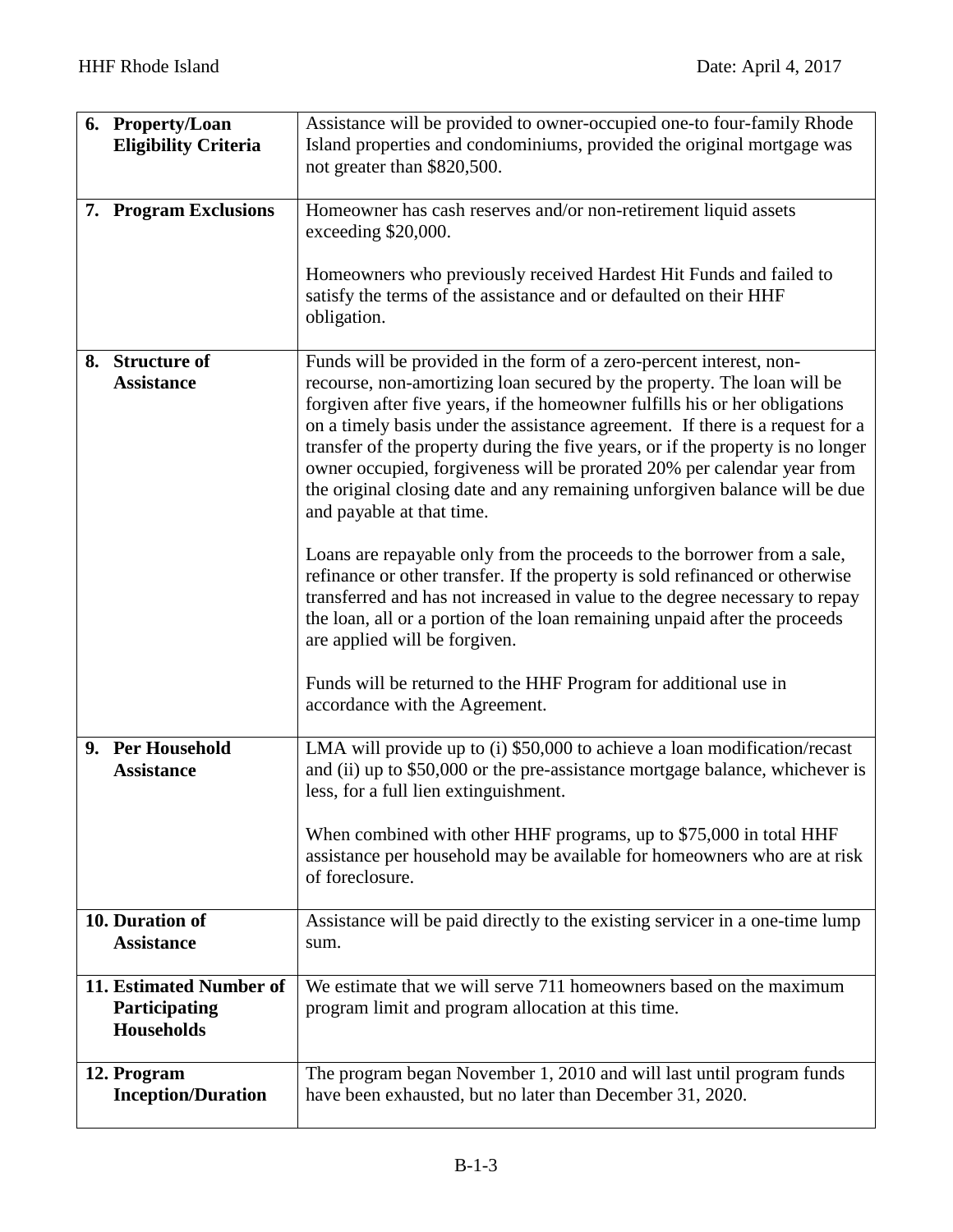| 13. Program Interactions<br>with Other HFA<br><b>Programs</b> | Additional aid may be available to eligible homeowners through other<br>HHFRI programs up to program limits. |
|---------------------------------------------------------------|--------------------------------------------------------------------------------------------------------------|
| <b>14. Program Interactions</b>                               | Funds will be paid to the servicer through this program to help the                                          |
| with HAMP                                                     | homeowner qualify for a modification.                                                                        |
| 15. Program Leverage                                          | This program is designed to complement and supplement HAMP, Non-                                             |
| with Other Financial                                          | HAMP or other lender/servicer workout solutions. Lender/servicers must                                       |
| <b>Resources</b>                                              | be willing to participate.                                                                                   |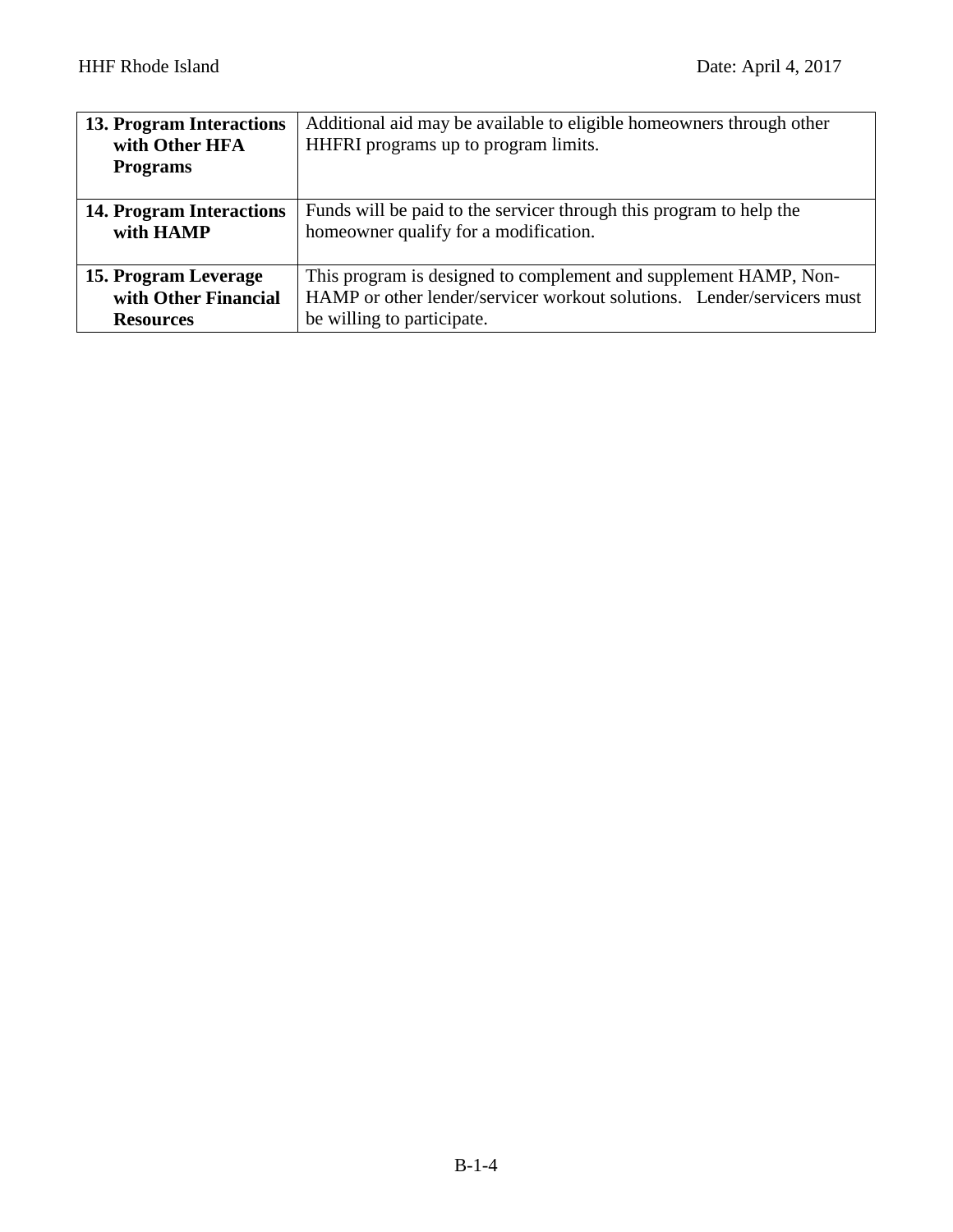#### **Rhode Island Housing's**

# **Temporary and Immediate Homeowner Assistance (TIHA)**

| 1. Program Overview                                                               | The Temporary and Immediate Homeowner Assistance (TIHA) can<br>provide up to \$50,000 for partial or full reinstatement or other<br>mortgage related default assistance. Mortgage related default<br>assistance may help pay delinquent taxes, insurances and association<br>dues.<br>TIHA funds can be used to address: |
|-----------------------------------------------------------------------------------|--------------------------------------------------------------------------------------------------------------------------------------------------------------------------------------------------------------------------------------------------------------------------------------------------------------------------|
|                                                                                   | • delinquent mortgage payments including escrows                                                                                                                                                                                                                                                                         |
|                                                                                   | • escrow shortage payments<br>• payment of non-escrowed taxes or insurances                                                                                                                                                                                                                                              |
|                                                                                   | • satisfaction of delinquent condo or planned unit development<br>(PUD) homeowners association dues and special assessments<br>· satisfaction of subordinate liens, superior real estate tax liens or<br>other liens related to the property                                                                             |
| 2. Program Goals                                                                  | To help a homeowner avoid foreclosure when faced with temporary<br>or immediate crisis.                                                                                                                                                                                                                                  |
| 3. Target<br><b>Population/Areas</b>                                              | Low- to moderate-income homeowners suffering a program eligible<br>financial hardship, as defined in the program guidelines, related to<br>reduction of income or other demonstrated financial hardship.                                                                                                                 |
|                                                                                   | Hardest Hit Funds, designed to prevent foreclosure, are offered<br>statewide.                                                                                                                                                                                                                                            |
| 4. Program Allocation<br>(Excluding<br><b>Administrative</b><br><b>Expenses</b> ) | \$14,899,042.20                                                                                                                                                                                                                                                                                                          |
| 5. Borrower<br><b>Eligibility Criteria</b>                                        | TIHA provides one-time lump sum mortgage reinstatement<br>assistance for eligible homeowners.                                                                                                                                                                                                                            |
|                                                                                   | Borrower must demonstrate that the hardship resulted in a housing<br>debt-to-income ratio greater than 28% and caused the delinquency.<br>Borrower's post-assistance housing payment must be affordable<br>(based on criteria set forth in program guidelines).                                                          |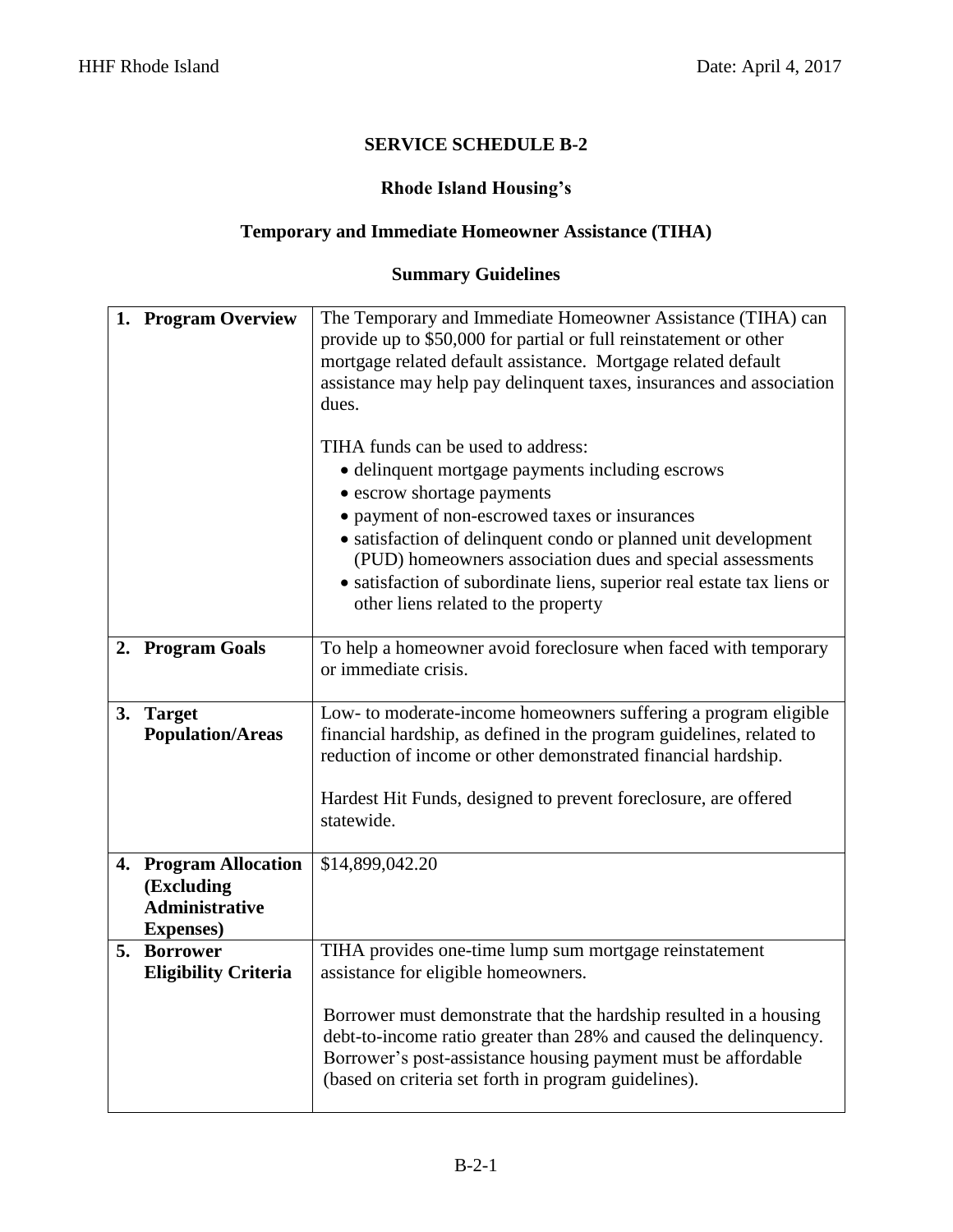|                                                 | All homeowners will be required to complete a Hardship Affidavit.                                                                                                                                                                                                                                                                                                                                                                                                                                                                                                                          |
|-------------------------------------------------|--------------------------------------------------------------------------------------------------------------------------------------------------------------------------------------------------------------------------------------------------------------------------------------------------------------------------------------------------------------------------------------------------------------------------------------------------------------------------------------------------------------------------------------------------------------------------------------------|
|                                                 | Homeowner must be able to document the reason for the hardship.<br>A hardship is defined as an uncontrollable increase in expenses<br>(excluding consumer debt) or an uncontrollable decrease in income<br>that has placed the homeowner at risk of foreclosure.                                                                                                                                                                                                                                                                                                                           |
|                                                 | Examples of a hardship include: underemployment, reduction of<br>income, unemployment, death or disability in family, unforeseen<br>medical expense, costly home repairs necessary for habitability or<br>an extended loss of rental income due to an inability to secure a<br>tenant. A loss of home value does not, unto itself, constitute a<br>financial hardship, but may be considered to be a contributing factor<br>in the evaluation of the request for assistance.                                                                                                               |
|                                                 | Homeowners must meet current maximum income limits as<br>determined in accordance with Program Guidelines.                                                                                                                                                                                                                                                                                                                                                                                                                                                                                 |
|                                                 | Borrower is able to satisfy program guidelines.                                                                                                                                                                                                                                                                                                                                                                                                                                                                                                                                            |
| 6. Property/Loan<br><b>Eligibility Criteria</b> | Assistance will be provided to owner-occupied one-to four-family<br>Rhode Island properties and condominiums, provided the original<br>mortgage was not greater than \$820,500.                                                                                                                                                                                                                                                                                                                                                                                                            |
| 7. Program<br><b>Exclusions</b>                 | Homeowner has cash reserves and/or non-retirement liquid assets<br>exceeding \$20,000.                                                                                                                                                                                                                                                                                                                                                                                                                                                                                                     |
|                                                 | Homeowners who previously received Hardest Hit Funds and failed<br>to satisfy the terms of the assistance and or defaulted on their HHF<br>obligation.                                                                                                                                                                                                                                                                                                                                                                                                                                     |
| 8. Structure of<br><b>Assistance</b>            | Funds will be provided in the form of a zero-percent interest, non-<br>recourse, non-amortizing loan secured by the property. The loan will<br>be forgiven after five years, if the homeowner fulfills his or her<br>obligations on a timely basis under the assistance agreement. If<br>there is a request for a transfer of the property during the five years,<br>or if the property is no longer owner occupied, forgiveness will be<br>prorated 20% per calendar year from the original closing date and<br>any remaining unforgiven balance will be due and payable at that<br>time. |
|                                                 | Loans are repayable only from the proceeds to the borrower from a<br>sale, refinance or other transfer. If the property is sold, refinanced or<br>otherwise transferred and has not increased in value to the degree<br>necessary to repay the loan, all or a portion of the loan remaining<br>unpaid after the proceeds are applied will be forgiven.                                                                                                                                                                                                                                     |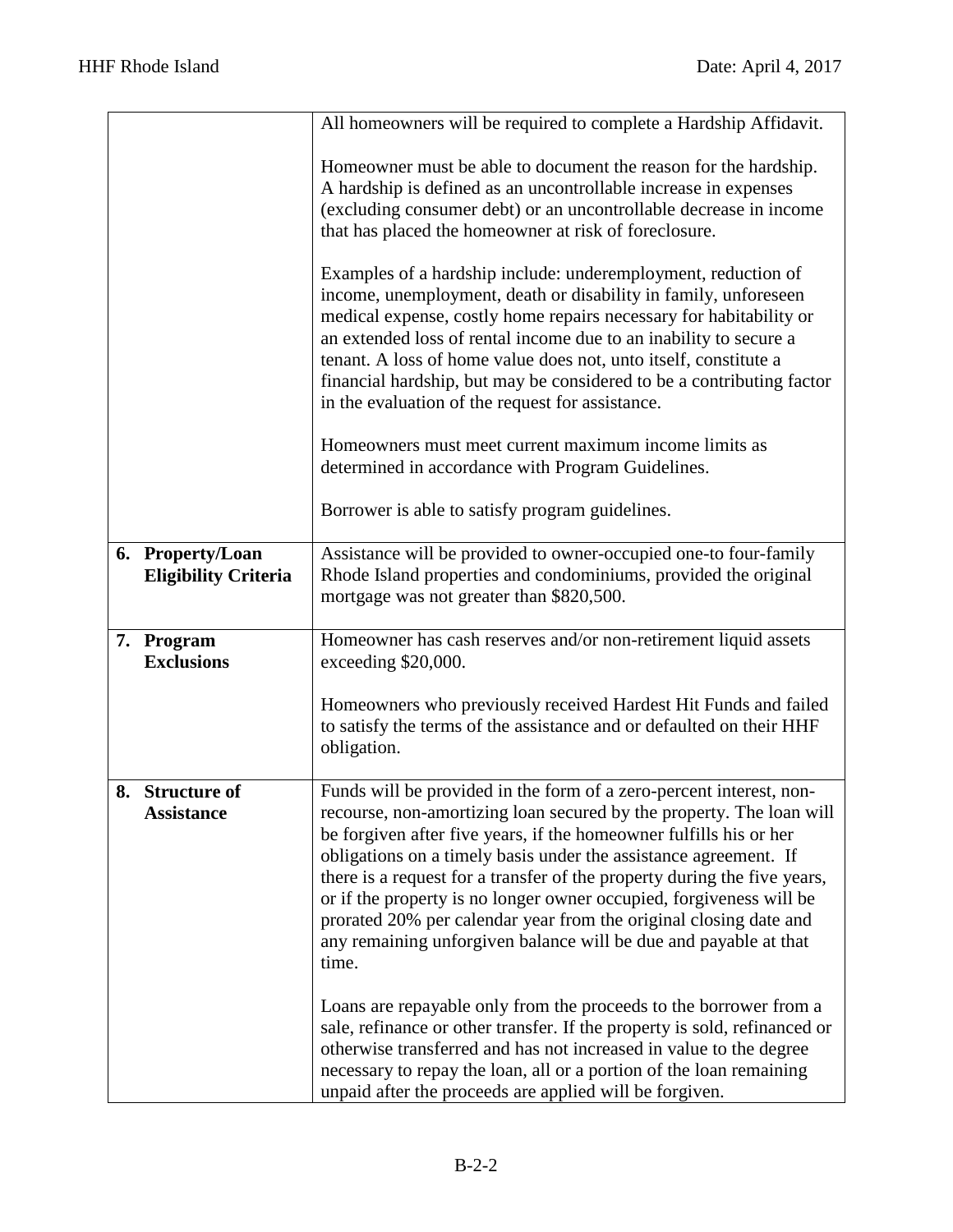|                                                                                | Funds will be returned to the HHF Program for additional use in<br>accordance with the Agreement.                                                                 |
|--------------------------------------------------------------------------------|-------------------------------------------------------------------------------------------------------------------------------------------------------------------|
| 9. Per Household<br><b>Assistance</b>                                          | The amount of assistance available under TIHA is up to \$50,000 per<br>household.                                                                                 |
|                                                                                | When combined with other HHF programs, up to \$75,000 in total<br>HHF assistance per household may be available for homeowners<br>who are at risk of foreclosure. |
| 10. Duration of<br><b>Assistance</b>                                           | Assistance will be paid directly to the existing servicer, taxing<br>authority or lien holder in a one-time lump sum.                                             |
| <b>11. Estimated Number</b><br>of Participating<br><b>Households</b>           | We estimate that we will serve 857 homeowners based on the<br>maximum program limit and program allocation at this time.                                          |
| 12. Program<br><b>Inception/Duration</b>                                       | November 1, 2010 until program funds are exhausted.                                                                                                               |
| 13. Program<br><b>Interactions</b> with<br><b>Other HFA</b><br><b>Programs</b> | Additional aid may be available to eligible homeowners through<br>other HHFRI programs up to program limits.                                                      |
| 14. Program<br><b>Interactions with</b><br><b>HAMP</b>                         | This program does not interact with HAMP.                                                                                                                         |
| 15. Program Leverage<br>with Other<br><b>Financial</b><br><b>Resources</b>     | None. Lender/servicers must be willing to participate.                                                                                                            |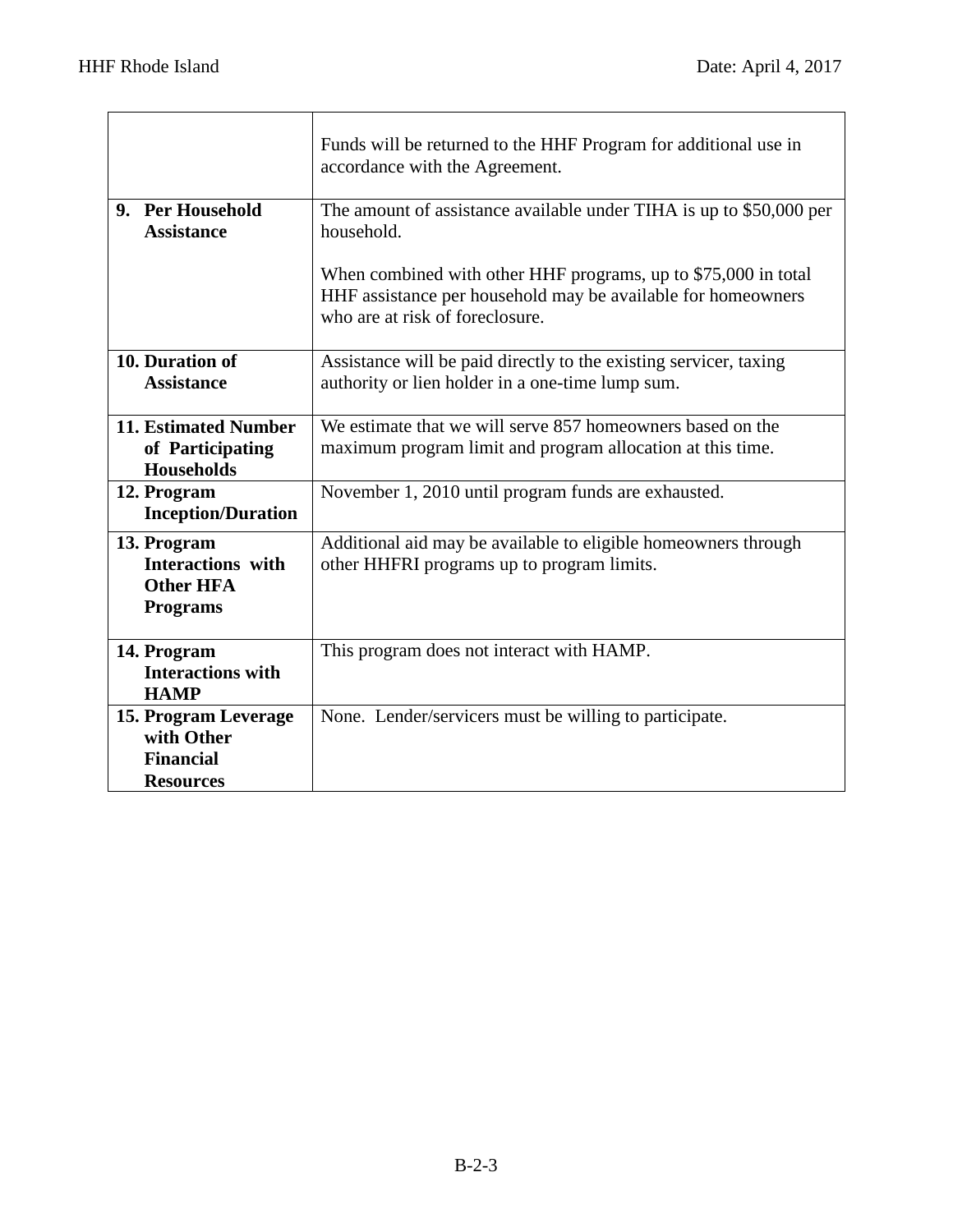# **Rhode Island Housing's**

# **Moving Forward Assistance**

| 1. Program Overview | The Moving Forward Assistance Program (MFA) will provide                                                                  |
|---------------------|---------------------------------------------------------------------------------------------------------------------------|
|                     | eligible homeowners who can no longer afford to stay in their                                                             |
|                     | home with up to \$10,500 to assist in the transition.                                                                     |
|                     |                                                                                                                           |
|                     | The MFA assistance can be used to facilitate a short sale or                                                              |
|                     | deed in lieu of foreclosure and/or assist with moving and                                                                 |
|                     | relocation expenses. Eligible homeowners can receive up to a                                                              |
|                     | \$2,000 allowance to pay for moving and relocation expenses                                                               |
|                     | and up to \$8,500 towards satisfaction of a subordinate lien to                                                           |
|                     | facilitate a short sale/deed-in-lieu. Moving and relocation                                                               |
|                     | expenses may be disbursed directly to eligible homeowners.                                                                |
|                     | Moving and relocation expenses above this amount will be paid                                                             |
|                     | when documented. The total amount available for facilitation of                                                           |
|                     | short sale/deed in lieu plus moving expenses cannot exceed<br>\$10,500. When MFA funds are used to encourage a short sale |
|                     | or satisfy other real estate liens the amount cannot exceed the                                                           |
|                     | amount of the lender charge-off.                                                                                          |
|                     |                                                                                                                           |
|                     | MFA assistance is available to homeowners who resided in the                                                              |
|                     | property within one of the following time frames: (i) within six                                                          |
|                     | (6) months of application for HHF assistance, or (ii) within                                                              |
|                     | ninety (90) days prior to the property having been listed as a                                                            |
|                     | short sale. In no case shall MFA assistance be provided where                                                             |
|                     | the short sale or deed-in-lieu transaction has occurred prior to                                                          |
|                     | the disbursement of assistance.                                                                                           |
|                     |                                                                                                                           |
|                     | In some circumstances, the best outcome for borrower, lender<br>and community may be for the borrower to relinquish the   |
|                     | property in an orderly process. MFA assistance can take the                                                               |
|                     | form of a contribution to the primary or secondary lender to                                                              |
|                     | help facilitate a short sale or deed in lieu of foreclosure. It could                                                     |
|                     | also be used to provide the borrower relocation assistance                                                                |
|                     | including a security deposit/first and last month's rent, moving                                                          |
|                     | expenses, or utility deposit MFA assistance could be used to                                                              |
|                     | satisfy subordinate or superior real estate tax liens against the                                                         |
|                     | real estate that prevent the homeowner from transferring clear                                                            |
|                     | title. These liens may include mechanics liens, defects,                                                                  |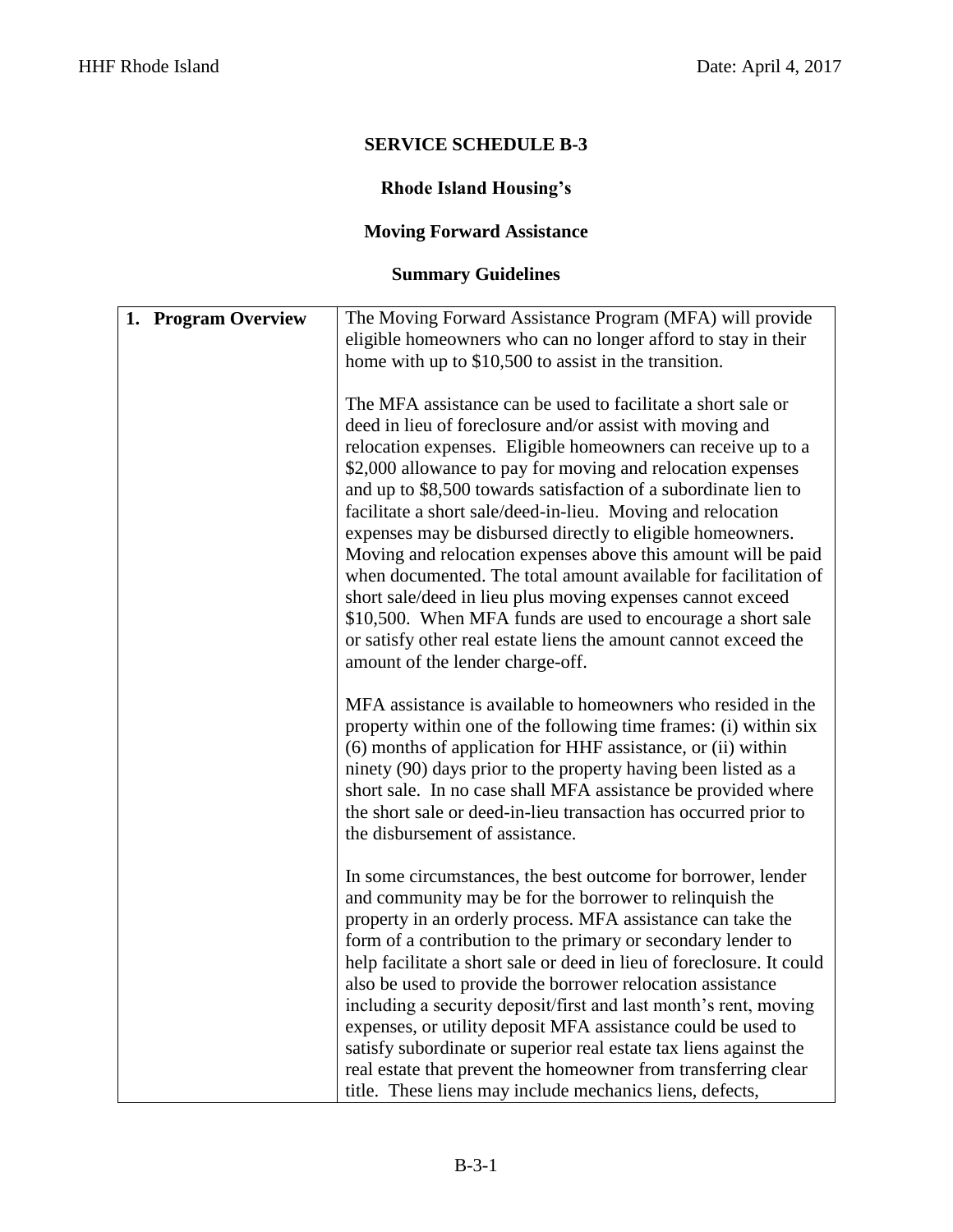|    |                                                                                   | inheritance taxes, water fees, fire district or sewer fees, condo<br>fees, PUD lien sale or other legal encumbrances on the property<br>or to satisfy judgments or loan deficiency balances resulting                                                                                                                                                                                                                                                                                                                                                                                                                                                                                                                                                                                                                                                                          |
|----|-----------------------------------------------------------------------------------|--------------------------------------------------------------------------------------------------------------------------------------------------------------------------------------------------------------------------------------------------------------------------------------------------------------------------------------------------------------------------------------------------------------------------------------------------------------------------------------------------------------------------------------------------------------------------------------------------------------------------------------------------------------------------------------------------------------------------------------------------------------------------------------------------------------------------------------------------------------------------------|
|    |                                                                                   | from a short sale.                                                                                                                                                                                                                                                                                                                                                                                                                                                                                                                                                                                                                                                                                                                                                                                                                                                             |
| 2. | <b>Program Goals</b>                                                              | Rhode Island Housing (RIH) envisions that these monies would<br>be used to complement other federal or lender programs<br>designed specifically to stabilize communities by providing<br>assistance to borrowers who have suffered a financial hardship<br>and as a result are no longer financially able to stay in their<br>home.                                                                                                                                                                                                                                                                                                                                                                                                                                                                                                                                            |
| 3. | <b>Target</b><br><b>Population/Areas</b>                                          | Low- to moderate-income homeowners suffering a program<br>eligible financial hardship, as defined in the program guidelines,<br>who can no longer afford to stay in their home and require<br>transition assistance.<br>Hardest Hit Funds, designed to prevent foreclosure, are offered<br>statewide.                                                                                                                                                                                                                                                                                                                                                                                                                                                                                                                                                                          |
|    | 4. Program Allocation<br>(Excluding<br><b>Administrative</b><br><b>Expenses</b> ) | \$590,226.54                                                                                                                                                                                                                                                                                                                                                                                                                                                                                                                                                                                                                                                                                                                                                                                                                                                                   |
|    | <b>5. Borrower Eligibility</b><br><b>Criteria</b>                                 | Borrower must be able to document the reason for the hardship<br>and will be required to complete a Hardship Affidavit.<br>A hardship is defined as an uncontrollable increase in housing<br>expense or an uncontrollable decrease in income that has placed<br>the homeowner at risk of foreclosure. Examples of a hardship<br>include: underemployment, reduction of income,<br>unemployment, death or disability in family, unforeseen<br>medical expense, and costly home repairs necessary for<br>habitability. A loss of home value does not, unto itself,<br>constitute a financial hardship, but may be considered to be a<br>contributing factor in the evaluation of the request for<br>assistance.<br>Homeowners must meet current maximum income limits as<br>determined in accordance with Program Guidelines.<br>Borrower is able to satisfy program guidelines. |
|    | 6. Property/Loan                                                                  | Assistance will be provided to owner-occupied one-to four-<br>family Rhode Island properties and condominiums, provided                                                                                                                                                                                                                                                                                                                                                                                                                                                                                                                                                                                                                                                                                                                                                        |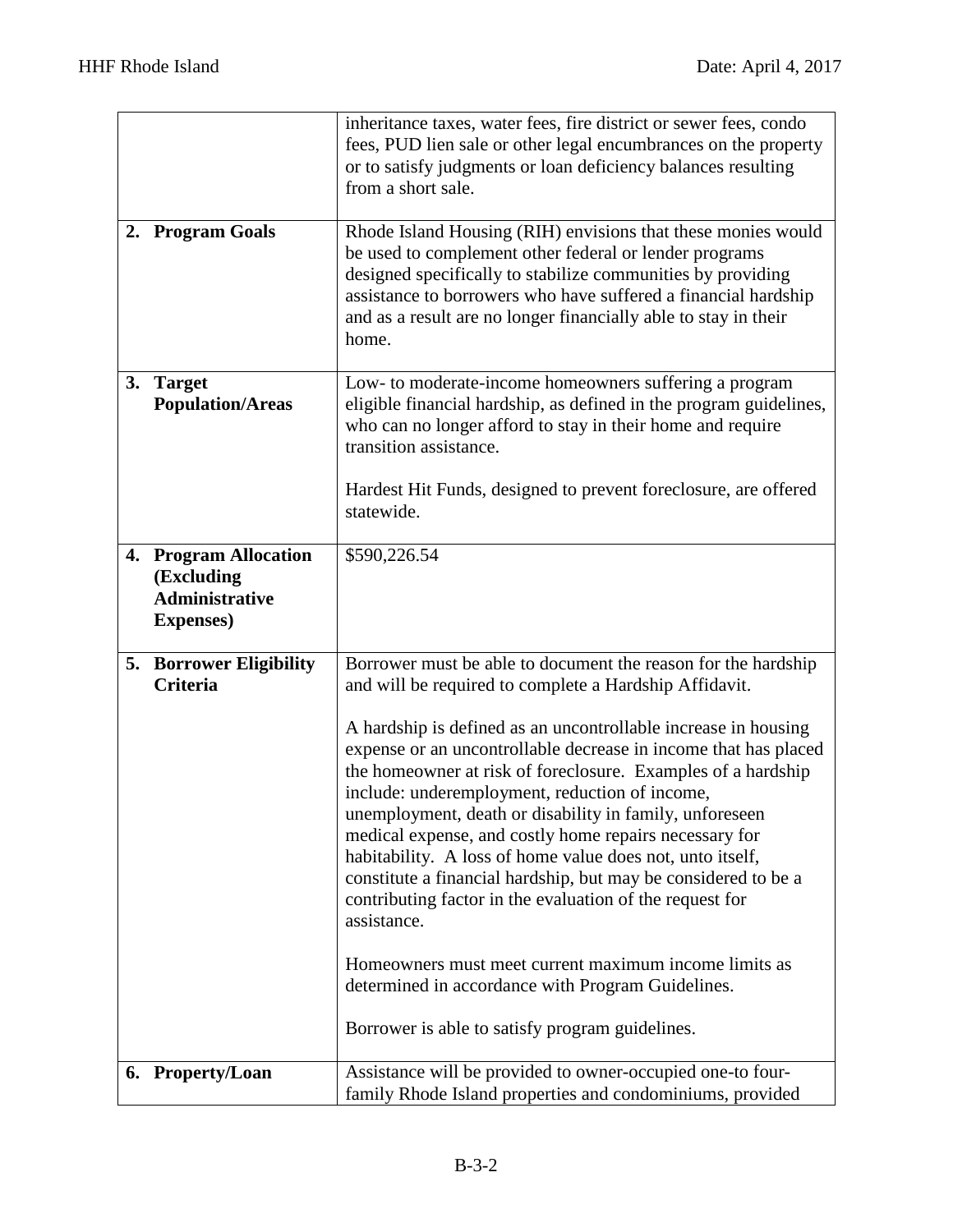| <b>Eligibility Criteria</b>                                                       | the original mortgage was not greater than \$820,500.                                                                                                                                                                                                                                |
|-----------------------------------------------------------------------------------|--------------------------------------------------------------------------------------------------------------------------------------------------------------------------------------------------------------------------------------------------------------------------------------|
| 7. Program Exclusions                                                             | Homeowner has cash reserves and/or non-retirement liquid<br>assets exceeding \$20,000.                                                                                                                                                                                               |
|                                                                                   | Homeowners who previously received Hardest Hit Funds and<br>failed to satisfy the terms of the assistance and or defaulted on<br>their HHF obligation.                                                                                                                               |
| 8. Structure of<br><b>Assistance</b>                                              | Funds are provided to eligible homeowners as a non-<br>recoverable grant.                                                                                                                                                                                                            |
| 9. Per Household<br><b>Assistance</b>                                             | Up to \$10,500 per family is available under this program to<br>facilitate a short sale or deed in lieu of foreclosure and/or to<br>assist the homeowner with relocation.                                                                                                            |
|                                                                                   | When combined with other HHF programs, up to \$75,000 in<br>total HHF assistance may be available for homeowners who are<br>at risk of foreclosure.                                                                                                                                  |
| 10. Duration of<br><b>Assistance</b>                                              | Participation in this program is a one-time payment.                                                                                                                                                                                                                                 |
| 11. Estimated Number of<br>Participating<br><b>Households</b>                     | We estimate that we will serve 88 homeowners based on the<br>maximum program limit and program allocation at this time.                                                                                                                                                              |
| 12. Program Inception/<br><b>Duration</b>                                         | November 1, 2010 until program funds have been exhausted,<br>but no later than December 31, 2020.                                                                                                                                                                                    |
| 13. Program Leverage<br>/Interactions with<br><b>Other HFA</b><br><b>Programs</b> | MFA can provide assistance, up to the household cap, if a<br>homeowner has used other HHF programs and subsequently can<br>no longer afford to stay in the home.                                                                                                                     |
| <b>14. Program Interactions</b><br>with HAMP                                      | MFA can provide assistance, up to the household cap, if a<br>homeowner has obtained a HAMP or a lender/servicer workout<br>or other HHF program assistance and subsequently can no<br>longer afford to stay in the home.                                                             |
| 15. Program Leverage<br>with Other Financial<br><b>Resources</b>                  | Rhode Island Housing intends to leverage its current emergency<br>and rental assistance programs which include<br>www.homelocatorri.net and other relocation services which<br>include Homeless Protection and Rapid Placement (HPRP) and<br>Road Home Emergency Housing Assistance. |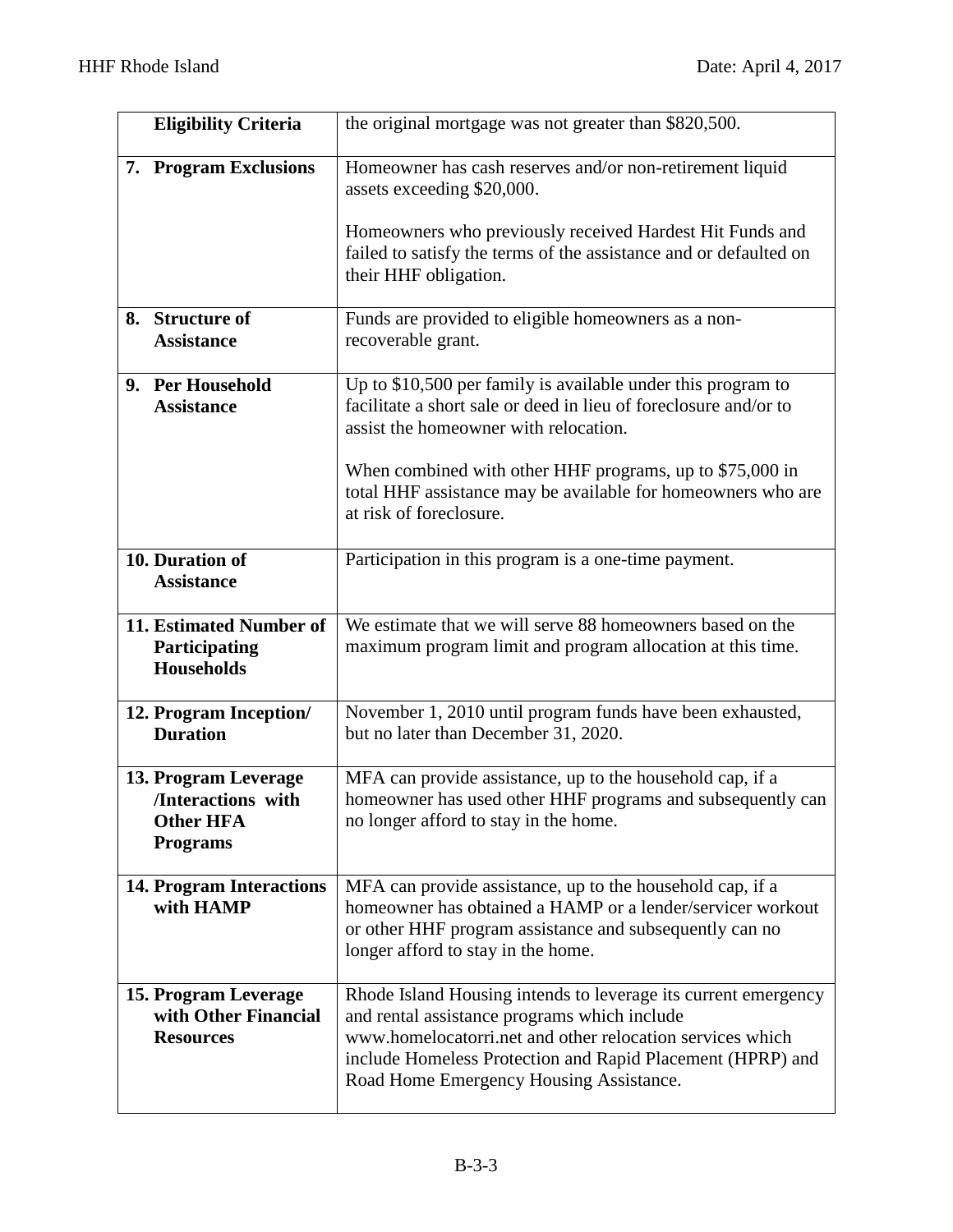#### **Rhode Island Housing**

#### **Mortgage Payment Assistance - Unemployment Program (MPA-UP) for Unemployed and/or Underemployed Homeowners**

| 1. | <b>Program Overview</b> | The Mortgage Payment Assistance - Unemployment Program<br>(MPA-UP) will provide up to \$50,000 in assistance to help<br>stabilize unemployed and/or underemployed homeowners.<br>MPA-UP assistance may be used to pay partial mortgage and<br>mortgage-related expenses until the maximum household<br>assistance amount is reached or the homeowner returns to work.<br>Funds may be used to pay related arrearages. Current monthly<br>mortgage payment assistance term cannot be less than twelve<br>$(12)$ months or exceed twenty four $(24)$ months or \$50,000,<br>whichever is reached first.<br>Homeowners' monthly payment contribution will be 28% of<br>household income but not less than \$250.<br>The homeowner may continue receiving assistance for up to two<br>(2) months after reemployment or substantially increased |
|----|-------------------------|--------------------------------------------------------------------------------------------------------------------------------------------------------------------------------------------------------------------------------------------------------------------------------------------------------------------------------------------------------------------------------------------------------------------------------------------------------------------------------------------------------------------------------------------------------------------------------------------------------------------------------------------------------------------------------------------------------------------------------------------------------------------------------------------------------------------------------------------|
|    |                         | employment, as long as the program household assistance limit<br>has not been reached. Assistance funds will be paid directly to<br>the lender/servicers. Rhode Island Housing or its designee will<br>collect the homeowner's portion of the payment.<br>MPA-UP assistance may be used to make ongoing partial                                                                                                                                                                                                                                                                                                                                                                                                                                                                                                                            |
|    |                         | mortgage payments and related expenses such as:<br><b>Escrows</b><br>Taxes and insurance<br>Condo association fees                                                                                                                                                                                                                                                                                                                                                                                                                                                                                                                                                                                                                                                                                                                         |
|    |                         | This Program will work as both a standalone program or to<br>complement other HHFRI programs. Homeowners may receive<br>assistance from one or more HHFRI Programs, up to the<br>maximum program and household limit.                                                                                                                                                                                                                                                                                                                                                                                                                                                                                                                                                                                                                      |
| 2. | <b>Program Goals</b>    | To assist unemployed and/or underemployed homeowners to<br>remain in their homes and make on-time, monthly payments on<br>their mortgages during their hardship so that they may avoid<br>delinquency and foreclosure; and to help stabilize homeowners<br>so that they can obtain a sustainable loan modification, if                                                                                                                                                                                                                                                                                                                                                                                                                                                                                                                     |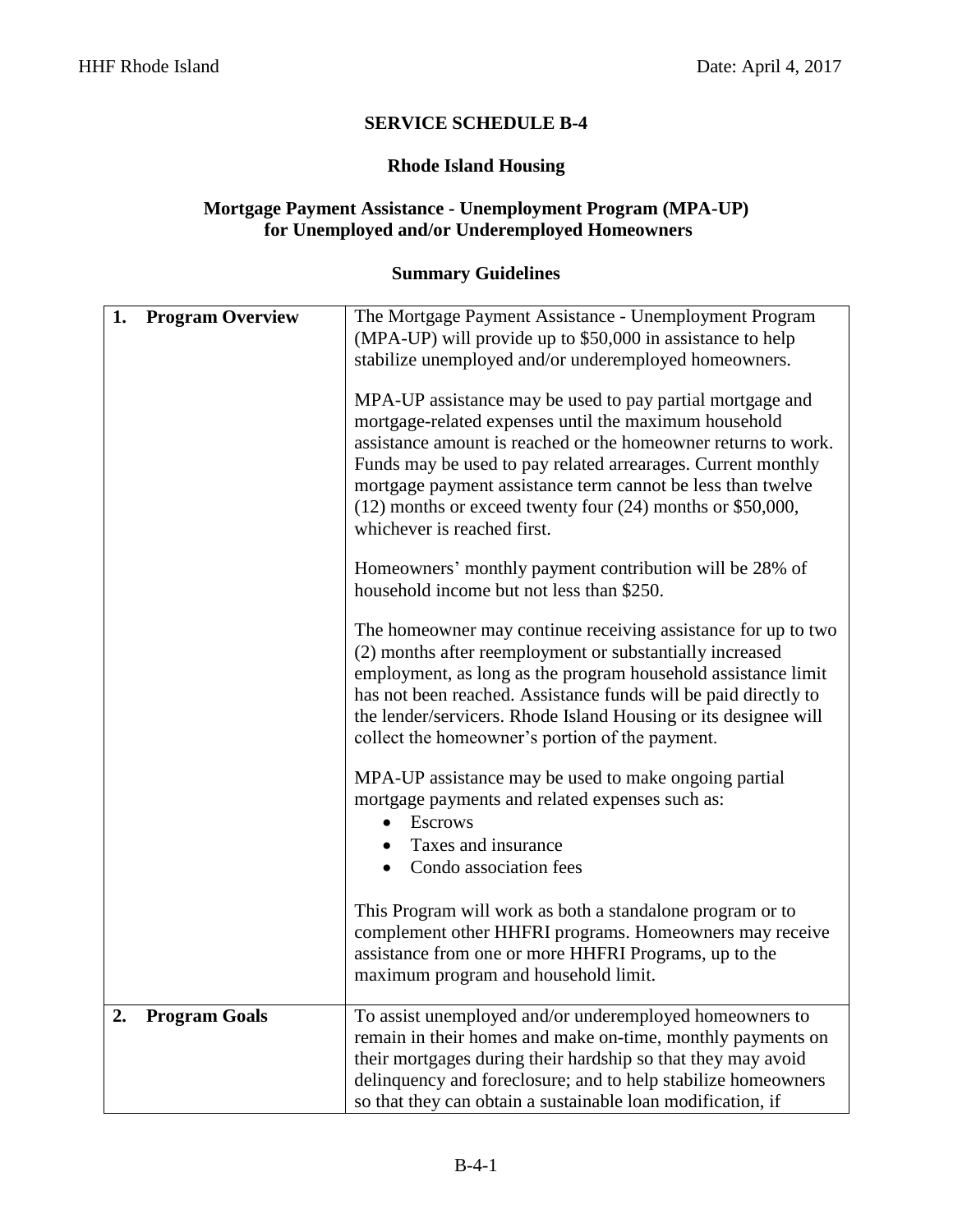|                                                                                             | necessary, after they have regained full employment.                                                                                                                                                                                                                                                                                                                                                                                                                                                                                                                                                                                                                                                                                                                                                                                                                                                                                                                                                                                                                                                                                                                                                                                                                                                                                                                                                                                                                                                                                                                                                                                 |
|---------------------------------------------------------------------------------------------|--------------------------------------------------------------------------------------------------------------------------------------------------------------------------------------------------------------------------------------------------------------------------------------------------------------------------------------------------------------------------------------------------------------------------------------------------------------------------------------------------------------------------------------------------------------------------------------------------------------------------------------------------------------------------------------------------------------------------------------------------------------------------------------------------------------------------------------------------------------------------------------------------------------------------------------------------------------------------------------------------------------------------------------------------------------------------------------------------------------------------------------------------------------------------------------------------------------------------------------------------------------------------------------------------------------------------------------------------------------------------------------------------------------------------------------------------------------------------------------------------------------------------------------------------------------------------------------------------------------------------------------|
| 3.<br><b>Target Population /</b><br><b>Areas</b>                                            | Low- to moderate-income, unemployed and/or underemployed<br>homeowners suffering a program eligible financial hardship.<br>Hardest Hit Funds, designed to prevent foreclosure, are offered<br>statewide.                                                                                                                                                                                                                                                                                                                                                                                                                                                                                                                                                                                                                                                                                                                                                                                                                                                                                                                                                                                                                                                                                                                                                                                                                                                                                                                                                                                                                             |
| <b>Program Allocation</b><br>4.<br>(Excluding<br><b>Administrative</b><br><b>Expenses</b> ) | \$43,609,940.74                                                                                                                                                                                                                                                                                                                                                                                                                                                                                                                                                                                                                                                                                                                                                                                                                                                                                                                                                                                                                                                                                                                                                                                                                                                                                                                                                                                                                                                                                                                                                                                                                      |
| 5.<br><b>Borrower Eligibility</b><br><b>Criteria</b>                                        | Eligible borrowers are unemployed or underemployed<br>homeowners, who through no fault of their own, are unable to<br>make their mortgage payments and are at risk of imminent<br>default or foreclosure, as specified in the program guidelines.<br>Borrowers will be required to provide a financial hardship<br>affidavit with appropriate documentation on the cause of their<br>unemployment or underemployment. Unemployment will be<br>verified by obtaining a copy of the homeowner's unemployment<br>benefit rate decision letter and copies of two (2) months bank<br>statements to verify the unemployment direct deposit, or by<br>automated verification through the Rhode Island Department of<br>Labor and Training (DLT).<br>If information from DLT is unavailable, a letter or other written<br>verification from the former employer indicating job loss was<br>not the fault of the borrower will serve as a substitute.<br>Eligible borrowers must have monthly mortgage payments that<br>are greater than 28% of their gross monthly household income.<br>All eligible borrowers must be able to document the<br>unemployment hardship that has placed them at risk of<br>imminent default or foreclosure.<br>Household income must be fully documented and verifiable,<br>income limits apply based on borrowers household gross annual<br>income and family size.<br>Homeowners must meet current maximum income limits as<br>determined in accordance with Program Guidelines.<br>Self-employed borrowers will be required to document loss of<br>business and income and submit appropriate documentation. |
|                                                                                             | Homeowner will be required to contribute to their contractual                                                                                                                                                                                                                                                                                                                                                                                                                                                                                                                                                                                                                                                                                                                                                                                                                                                                                                                                                                                                                                                                                                                                                                                                                                                                                                                                                                                                                                                                                                                                                                        |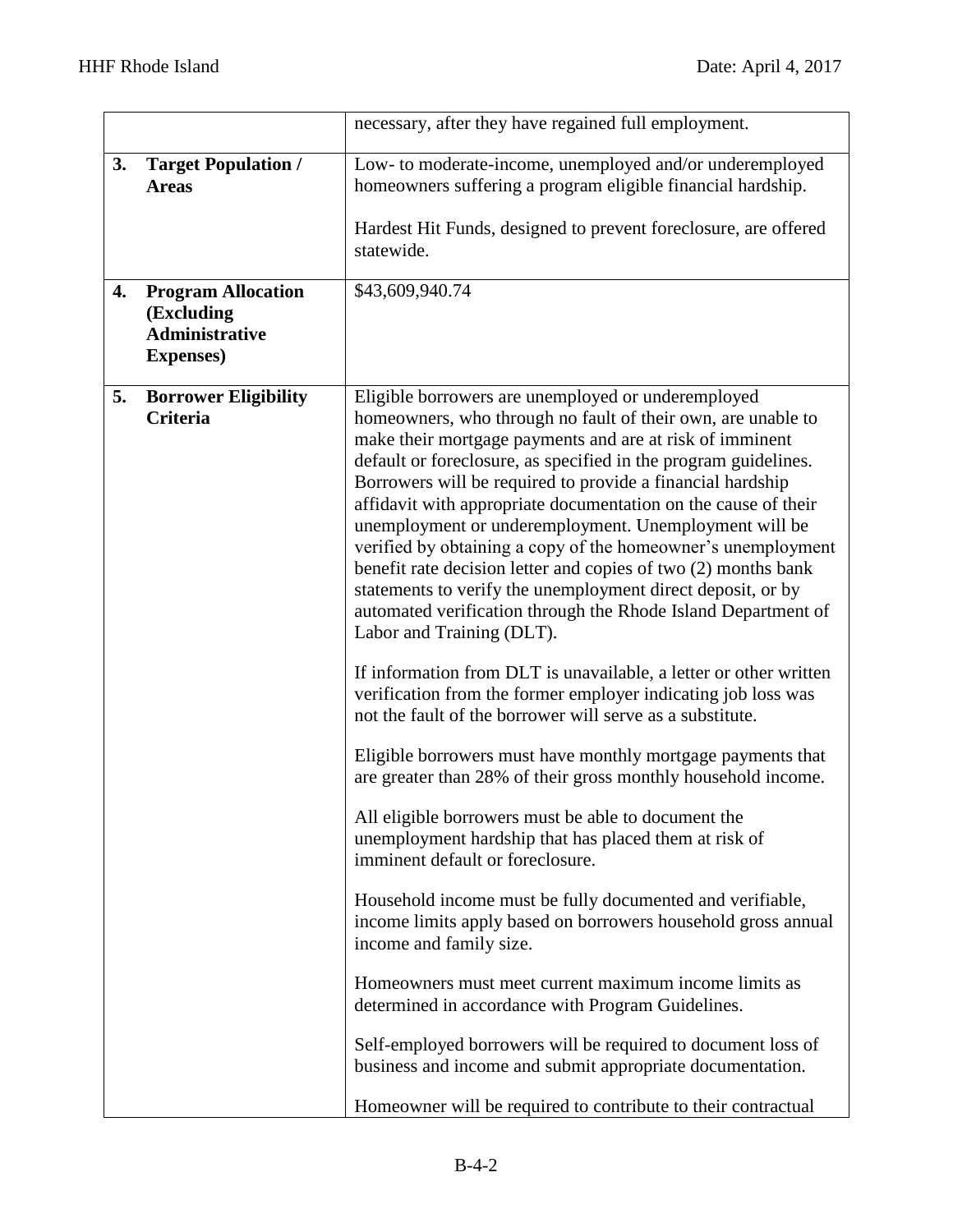|    |                                                       | monthly mortgage obligation. They must make their portion of<br>the mortgage payment as directed by Rhode Island Housing or<br>its designee, on time; and must actively seek reemployment<br>during the assistance period.                                                                                                                                                                                                                                                                                                                                                                |
|----|-------------------------------------------------------|-------------------------------------------------------------------------------------------------------------------------------------------------------------------------------------------------------------------------------------------------------------------------------------------------------------------------------------------------------------------------------------------------------------------------------------------------------------------------------------------------------------------------------------------------------------------------------------------|
|    |                                                       | Borrower is able to satisfy program guidelines.                                                                                                                                                                                                                                                                                                                                                                                                                                                                                                                                           |
| 6. | <b>Property / Loan</b><br><b>Eligibility Criteria</b> | Assistance will be provided to owner-occupied one-to four-<br>family Rhode Island properties and condominiums, provided the<br>original mortgage was not greater than \$820,500.                                                                                                                                                                                                                                                                                                                                                                                                          |
| 7. | <b>Program Exclusions</b>                             | Homeowner has cash reserves and/or non-retirement liquid<br>assets exceeding \$20,000                                                                                                                                                                                                                                                                                                                                                                                                                                                                                                     |
|    |                                                       | Homeowners who previously received Hardest Hit Funds and<br>failed to satisfy the terms of the assistance and or defaulted on<br>their HHF obligation.                                                                                                                                                                                                                                                                                                                                                                                                                                    |
| 8. | <b>Structure of Assistance</b>                        | Funds will be provided in the form of a zero-percent interest,<br>non-recourse, non-amortizing loan secured by the property. The<br>loan will be forgiven after five years, if the homeowner fulfills<br>his or her obligations on a timely basis under the assistance<br>agreement. If there is a request for a transfer of the property<br>during the five years, or if the property is no longer owner<br>occupied, forgiveness will be prorated 20% per calendar year<br>from the original closing date and any remaining unforgiven<br>balance will be due and payable at that time. |
|    |                                                       | Loans are repayable only from the proceeds to the borrower<br>from a sale, refinance or other transfer. If the property is sold,<br>refinanced or otherwise transferred and has not increased in<br>value to the degree necessary to repay the loan, all or a portion<br>of the loan remaining unpaid after the proceeds are applied will<br>be forgiven.<br>Funds will be returned to the HHFRI Program for additional use                                                                                                                                                               |
|    |                                                       | in accordance with the Agreement                                                                                                                                                                                                                                                                                                                                                                                                                                                                                                                                                          |
| 9. | <b>Per Household</b><br><b>Assistance</b>             | The amount of assistance under MPA-UP is up to \$50,000 per<br>household (including borrowers who are currently receiving<br>assistance and who demonstrate a continued hardship per<br>program guidelines).                                                                                                                                                                                                                                                                                                                                                                              |
|    |                                                       | When combined with other HHF programs, \$75,000 in total<br>HHF household assistance may be available for homeowners<br>who are at risk of foreclosure.                                                                                                                                                                                                                                                                                                                                                                                                                                   |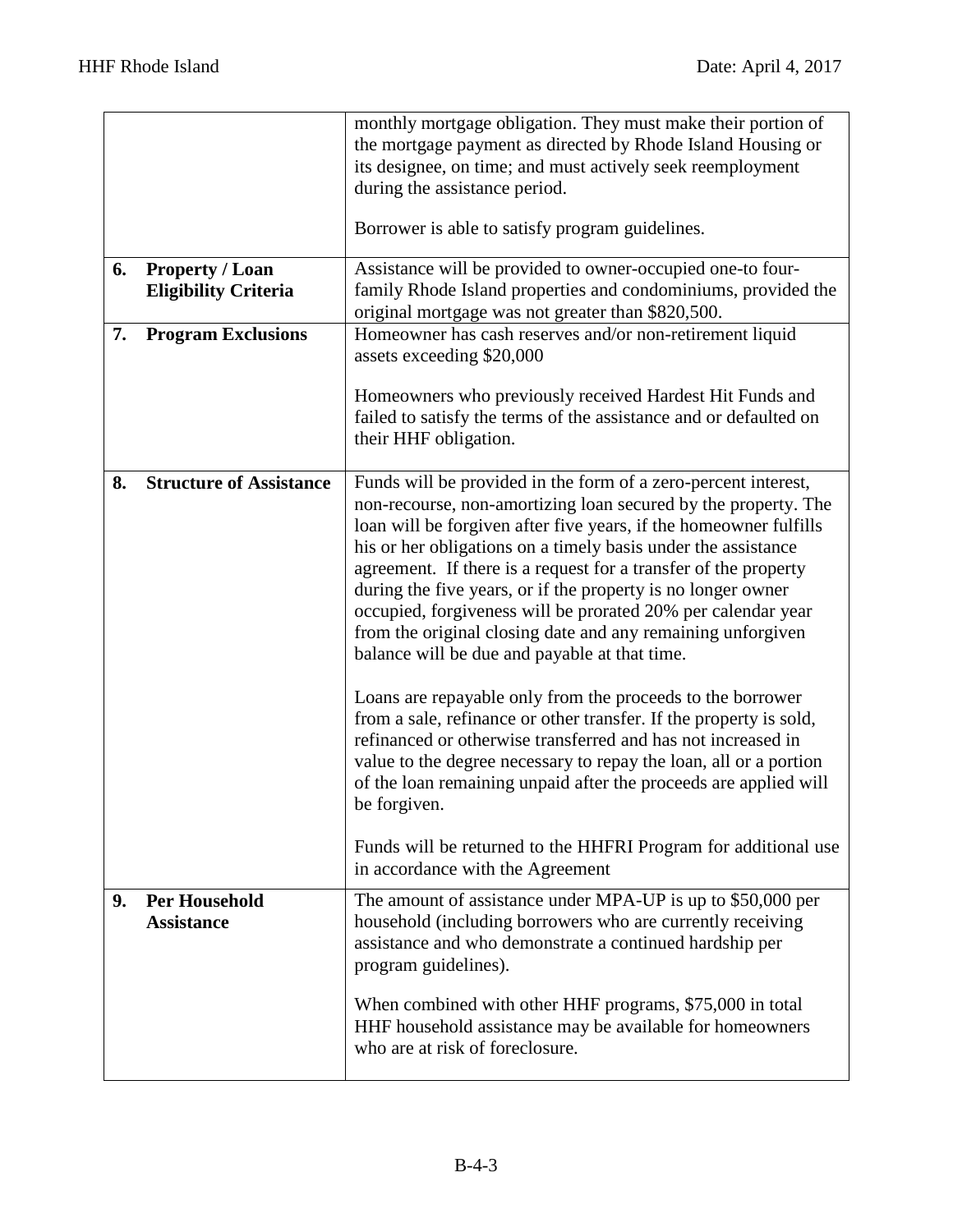| 10. Duration of Assistance                                              | The duration of the assistance is determined by the individual<br>need of each eligible borrower, but is up to two (2) years of<br>payment assistance or the maximum household limit, whichever<br>is reached first. The homeowner may continue receiving<br>assistance for up to two $(2)$ months after reemployment or<br>substantially increased employment, as long as the program<br>household limit has not been reached.<br>Assistance will be paid directly to the existing servicer,<br>municipality, association, insurer or lien holder and may be<br>distributed in a lump sum or on a monthly basis until the<br>maximum program amount is reached.<br>Assistance will be terminated if an approved HHF homeowner<br>becomes more than two (2) months delinquent in his/her portion<br>of the monthly mortgage obligation. |
|-------------------------------------------------------------------------|-----------------------------------------------------------------------------------------------------------------------------------------------------------------------------------------------------------------------------------------------------------------------------------------------------------------------------------------------------------------------------------------------------------------------------------------------------------------------------------------------------------------------------------------------------------------------------------------------------------------------------------------------------------------------------------------------------------------------------------------------------------------------------------------------------------------------------------------|
| 11. Estimated Number of<br>Participating<br><b>Households</b>           | We estimate that we will serve 2,272 homeowners based on the<br>maximum program limit and program allocation at this time.                                                                                                                                                                                                                                                                                                                                                                                                                                                                                                                                                                                                                                                                                                              |
| 12. Program Inception /<br><b>Duration</b>                              | December 1, 2010 until program funds have been exhausted, but<br>no later than December 31, 2020.                                                                                                                                                                                                                                                                                                                                                                                                                                                                                                                                                                                                                                                                                                                                       |
| 13. Program Interactions<br>with Other HFA<br><b>Programs</b>           | MPA-UP program provides up to \$50,000 in assistance and acts<br>as a gateway to other HHFRI programs.<br>Program funds may be used in combination with other HHFRI<br>programs up to program and household limits.                                                                                                                                                                                                                                                                                                                                                                                                                                                                                                                                                                                                                     |
| 14. Program Interactions<br>with HAMP                                   | MPA-UP complements other lender/servicer workout plans,<br>including any offered under MHA.                                                                                                                                                                                                                                                                                                                                                                                                                                                                                                                                                                                                                                                                                                                                             |
| 15. Program Leverage with<br><b>Other Financial</b><br><b>Resources</b> | There is no investor match required for this program. However,<br>lender/servicers must be willing to participate.                                                                                                                                                                                                                                                                                                                                                                                                                                                                                                                                                                                                                                                                                                                      |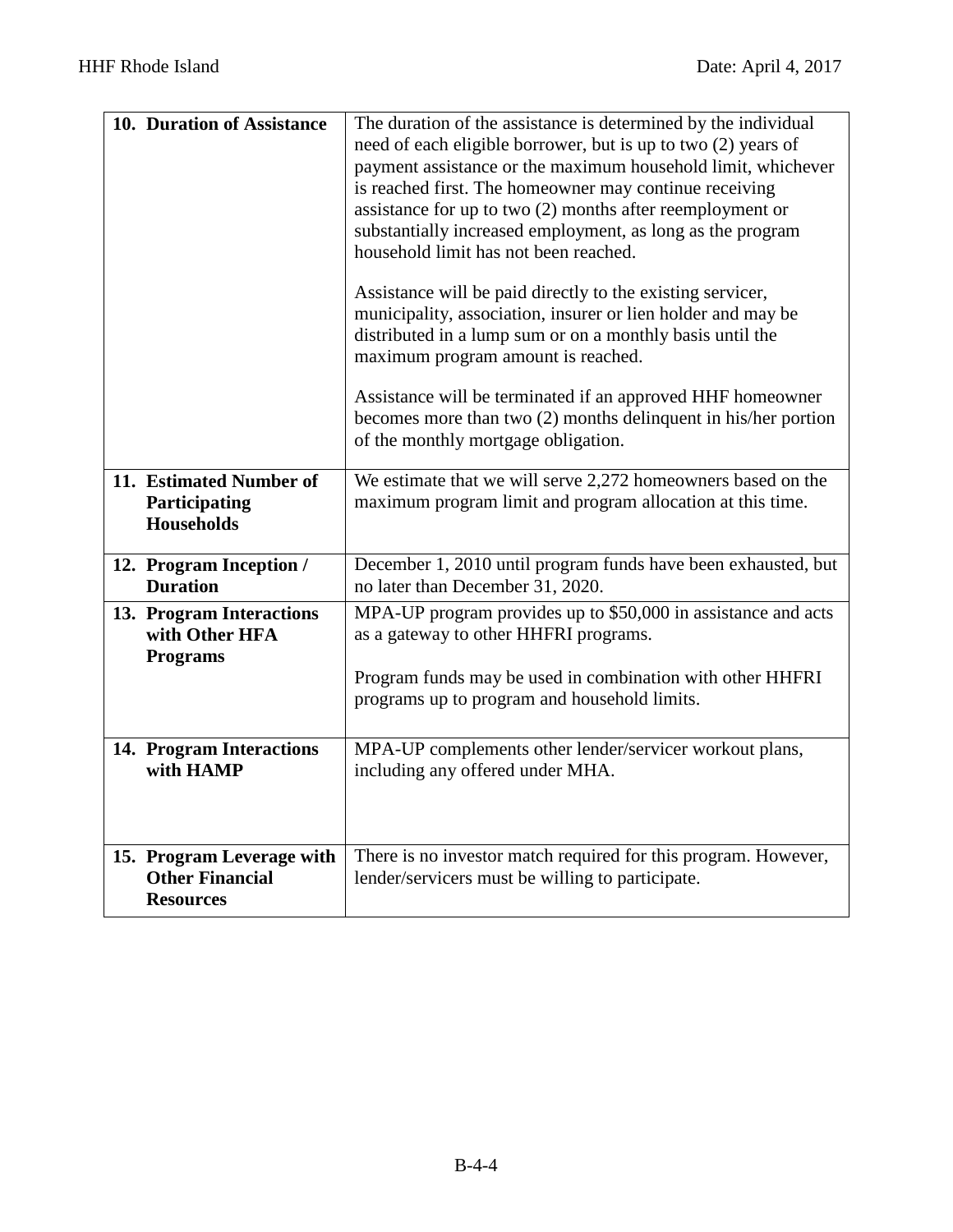# **Principal Reduction Program**

#### **Hardest Hit Fund**

| 1. Program<br><b>Overview</b>                                                               | In the current housing crisis, many borrowers have found themselves<br>owing more than their homes are worth (i.e. are "underwater"); there<br>is also growing evidence that these loans are more likely to default,<br>and that principal reduction may further the long-term sustainability<br>of a loan. This program, designed by Bank of America, provides<br>financial assistance, matched by the investor, to reduce the principal<br>balance of underwater mortgages. The assistance (up to \$25,000) will<br>be matched on a dollar-for-dollar basis. Borrowers may access the<br>program through the HFA either directly or by referral from servicer<br>(with HFA approval). |
|---------------------------------------------------------------------------------------------|-----------------------------------------------------------------------------------------------------------------------------------------------------------------------------------------------------------------------------------------------------------------------------------------------------------------------------------------------------------------------------------------------------------------------------------------------------------------------------------------------------------------------------------------------------------------------------------------------------------------------------------------------------------------------------------------|
| 2. Program Goals                                                                            | Leverage HHF dollars by reducing the principal balances of<br>"underwater mortgages" (specifically mortgages for which the mark-<br>to-market LTV is greater than 115%) and provide financial assistance<br>to qualifying homeowners to remain in their homes during this period<br>of steep declines in value.<br>A reduction in principal can achieve desired income and loan-to-value<br>ratios that result in an affordable payment for a customer on the<br>existing mortgage loan or can be used in conjunction with a loan<br>modification.                                                                                                                                      |
| 3. Target<br><b>Population /</b><br><b>Areas</b>                                            | The target population includes customers whose loans are at least<br>sixty (60) days or more delinquent, where hardship is documented.<br>The goal of the program is to target and address the needs of a<br>customer's specific situation in lieu of targeting certain regions or<br>counties.                                                                                                                                                                                                                                                                                                                                                                                         |
| 4. Program<br><b>Allocation</b><br>(Excluding<br><b>Administrative</b><br><b>Expenses</b> ) | \$568,210.93                                                                                                                                                                                                                                                                                                                                                                                                                                                                                                                                                                                                                                                                            |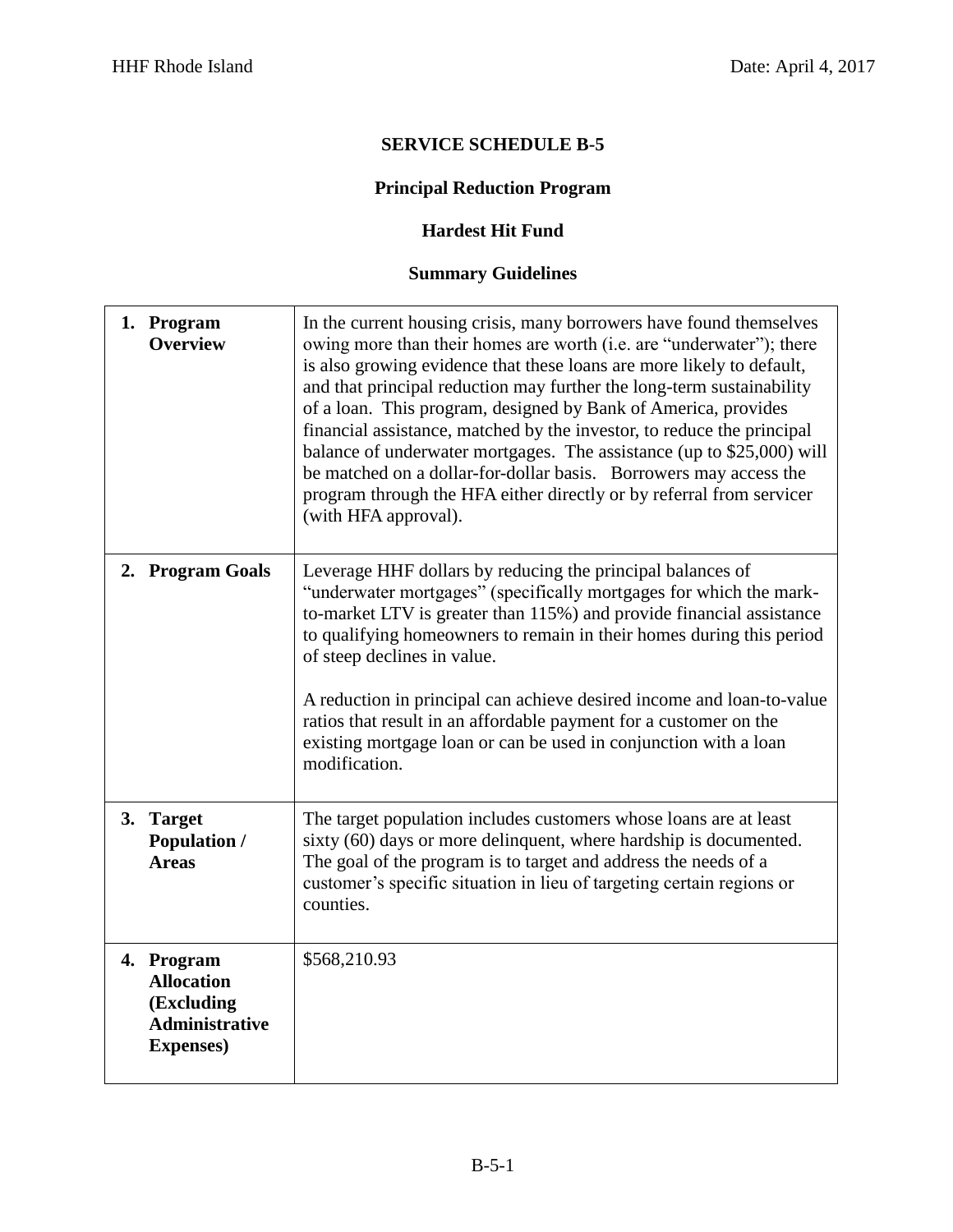|    | 5. Borrower<br>Eligibility<br><b>Criteria</b>                           | Generally consistent with HAMP Criteria<br>At least sixty (60) days delinquent or in imminent default                                                                                                                                                                                                                                                                                                                                               |
|----|-------------------------------------------------------------------------|-----------------------------------------------------------------------------------------------------------------------------------------------------------------------------------------------------------------------------------------------------------------------------------------------------------------------------------------------------------------------------------------------------------------------------------------------------|
|    | 6. Property/Loan<br><b>Eligibility</b><br><b>Criteria</b>               | The property must be the customer's principal residence; other<br>criteria include:<br>Owner-Occupied, Single-Family 1-4 unit property<br>First Lien, Purchase or Rate & Term Refinance<br>$\bullet$<br>Unpaid principal balance below \$729,750<br>Property not vacant or condemned                                                                                                                                                                |
|    | 7. Program<br><b>Exclusions</b>                                         | Exclusions include:<br>Mortgage is a Cash-out-Refinance<br>$\bullet$<br>Loan Originated after 1/1/2009<br>$\bullet$<br>• $LTV < 115%$<br>Notice of trustee sale has been recorded and the trustee sale is<br>scheduled within seven (7) days of date application received<br>by servicer.<br>Homeowners who previously received Hardest Hit Funds and failed<br>to satisfy the terms of the assistance and or defaulted on their HHF<br>obligation. |
| 8. | <b>Structure of</b><br><b>Assistance</b>                                | Assistance will not be structured as a loan, since there is a dollar-for-<br>dollar match on assistance. HHFRI assistance will be provided in<br>accordance with the Servicers Principal Reduction schedule.                                                                                                                                                                                                                                        |
|    | 9. Per Household<br><b>Assistance</b>                                   | Up to \$25,000 HHF dollars (not including investor match).                                                                                                                                                                                                                                                                                                                                                                                          |
|    | 10. Duration of<br><b>Assistance</b>                                    | HHFRI assistance will be provided in accordance with the Servicers<br>Principal Reduction schedule.                                                                                                                                                                                                                                                                                                                                                 |
|    | 11. Estimated<br><b>Number of</b><br>Participating<br><b>Households</b> | 32                                                                                                                                                                                                                                                                                                                                                                                                                                                  |
|    | 12. Program                                                             | Approximately one to three years or until HHF funds are fully                                                                                                                                                                                                                                                                                                                                                                                       |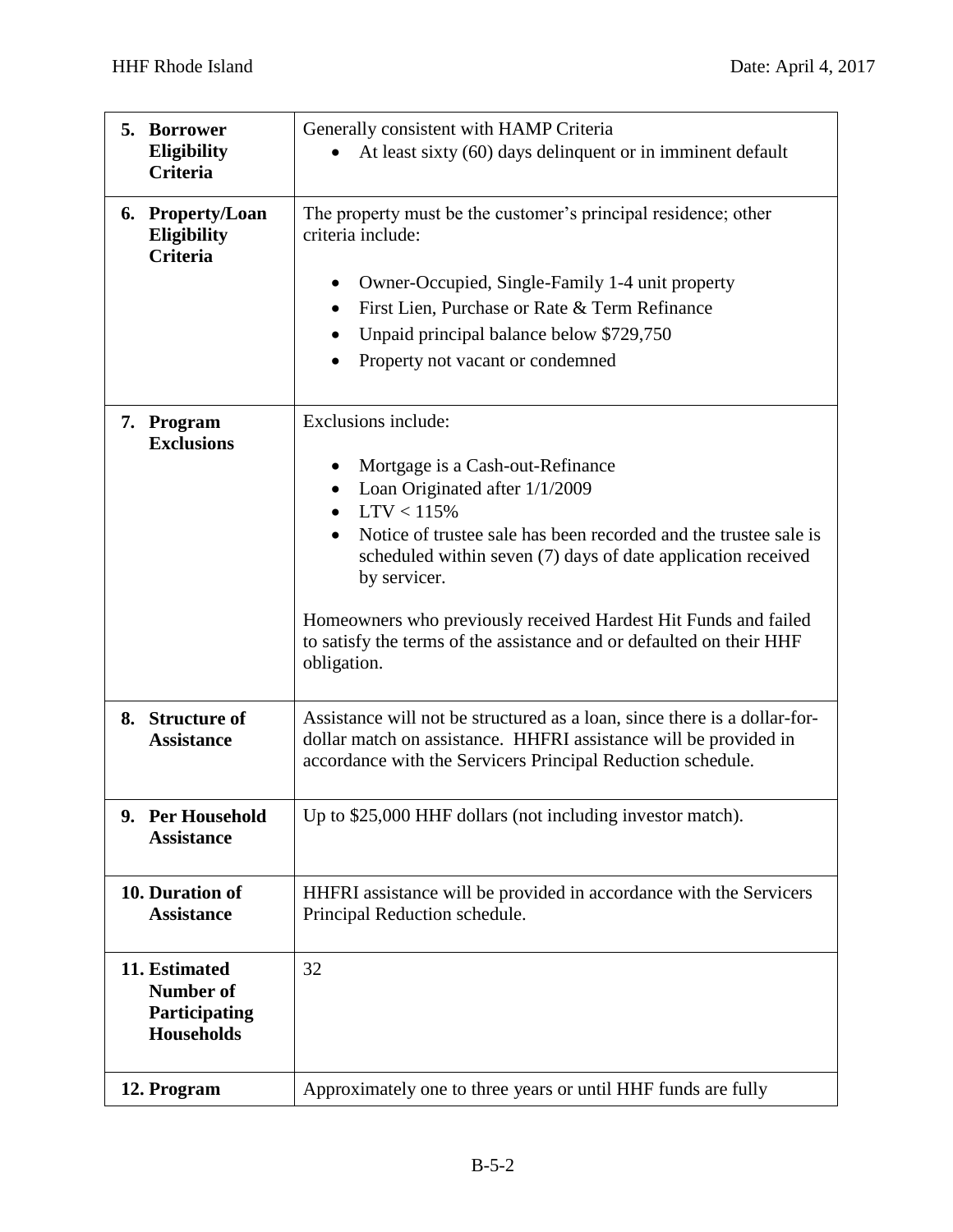| Inception /<br><b>Duration</b>                                             | utilized.                                                                                                                                                                                                                                                                                                                                                                                                     |
|----------------------------------------------------------------------------|---------------------------------------------------------------------------------------------------------------------------------------------------------------------------------------------------------------------------------------------------------------------------------------------------------------------------------------------------------------------------------------------------------------|
| 13. Program<br><b>Interactions</b><br>with Other HFA<br>Program            | Additional aid may be available to eligible homeowners under<br>Temporary and Immediate Homeowner Assistance (TIHA) and<br>Moving Forward Assistance (MFA) up to program limits.                                                                                                                                                                                                                              |
| 14. Program<br><b>Interactions</b><br>with HAMP and<br>other Programs      | HHF / Investor principal reduction will be the first step in the<br>principal reduction assistance waterfall, prior to the HAMP<br>alternative waterfall (per the guidance contained within the MHA<br>Handbook) and any proprietary servicer programs. Borrower may<br>access this program after unemployment assistance, but must be able<br>to demonstrate their ability to sustain the modified mortgage. |
| 15. Program<br>Leverage with<br><b>Other Financial</b><br><b>Resources</b> | The applicable investor matches state contributed HHF principal<br>reduction funds on a dollar-for-dollar basis. Servicer waives certain<br>NSF and late charges.                                                                                                                                                                                                                                             |
| 16. Servicer<br>reporting to<br><b>HFA</b>                                 | The servicer will be able to identify all loans which received<br>assistance through a HHF program and provide the HFA updates on<br>the status of the loan (e.g. current/delinquent, foreclosure, short sale,<br>etc.) on a quarterly basis for a period of twelve (12) months after<br>assistance ends.                                                                                                     |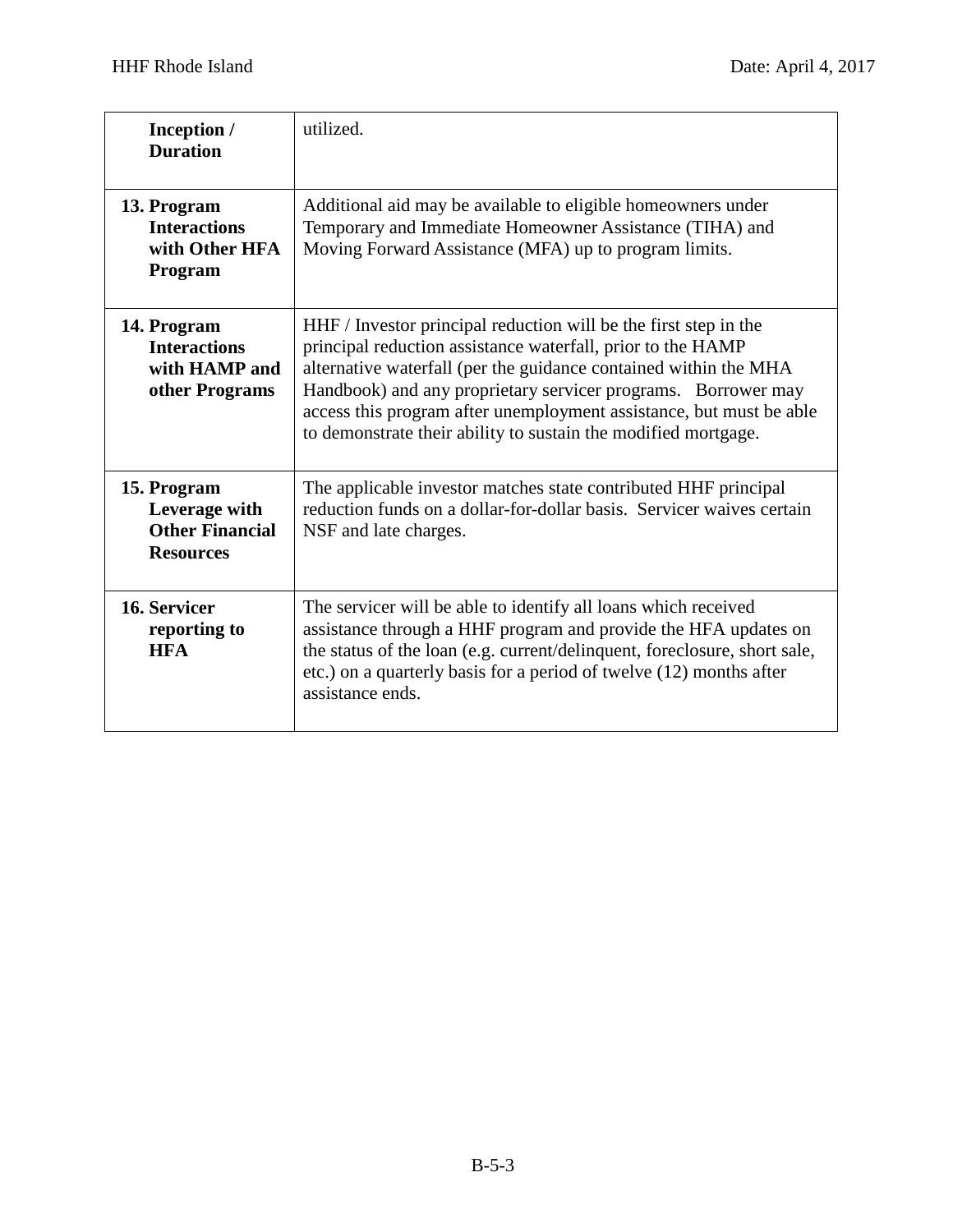#### **Rhode Island Hardest Hit Fund**

#### **Down Payment Assistance (DPA) Program**

| 1. Program<br><b>Overview</b>                    | The Down Payment Assistance (DPA) Program will provide an<br>incentive to qualified homebuyers who purchase and occupy an<br>eligible property in targeted hardest hit areas in Rhode Island.<br>The DPA loan is only available to eligible homebuyers who<br>obtain first mortgage financing through Rhode Island Housing's<br>single-family mortgage program.                                                                                                                                                                                                                                                                                                                                                                                                                     |
|--------------------------------------------------|-------------------------------------------------------------------------------------------------------------------------------------------------------------------------------------------------------------------------------------------------------------------------------------------------------------------------------------------------------------------------------------------------------------------------------------------------------------------------------------------------------------------------------------------------------------------------------------------------------------------------------------------------------------------------------------------------------------------------------------------------------------------------------------|
| 2. Program Goals                                 | The goal of the DPA Program is to provide an incentive to<br>encourage homebuyers to choose an eligible property within a<br>hardest hit neighborhood. Eligible Properties are defined in<br>section 6 below.<br>Encouraging homeownership in housing markets that have been<br>hardest hit by unemployment and foreclosures will strengthen<br>demand in those areas, stabilize the housing market and prevent<br>future foreclosures.<br>Rhode Island will identify meaningful indicators that will enable<br>them to track and quantify the DPA Program's impact in targeted<br>areas.                                                                                                                                                                                           |
| 3. Target<br><b>Population /</b><br><b>Areas</b> | The DPA program will target those communities in the state that<br>were most impacted by the state's foreclosure crisis. RIH<br>evaluated all communities in the state at a zip code level and<br>identified targeted areas based on higher than average indicators<br>of seriously delinquent mortgage loans, negative equity, short<br>sales, REO sales, and foreclosure rates. Those target areas were<br>originally: Warwick, Providence, Pawtucket, Johnston, West<br>Warwick, Woonsocket, Central Falls, Cranston, North<br>Providence, and East Providence.<br>The target areas have been narrowed to Warwick, Providence,<br>Pawtucket, Woonsocket, Cranston and East Providence based<br>upon additional indicators of distressed sales and the number of<br>vacant homes. |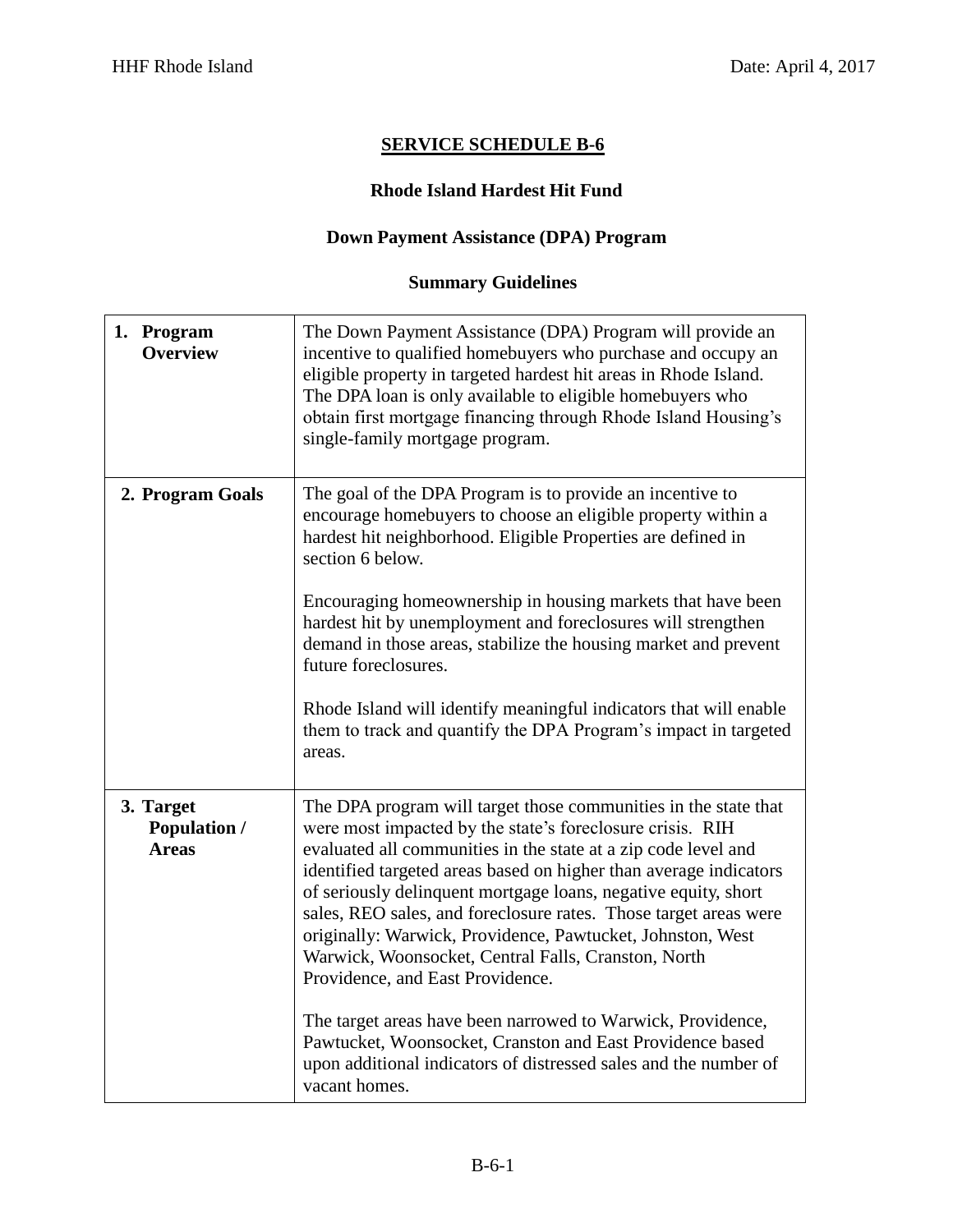| 4. Program<br><b>Allocation</b><br>(Excluding<br><b>Administrative</b><br><b>Expenses</b> ) | \$8,700,877.03                                                                                                                                                                                                                                                                                                                                   |
|---------------------------------------------------------------------------------------------|--------------------------------------------------------------------------------------------------------------------------------------------------------------------------------------------------------------------------------------------------------------------------------------------------------------------------------------------------|
| 5. Borrower<br><b>Eligibility</b><br><b>Criteria</b>                                        | Eligible borrowers must qualify for and meet all applicable<br>income and purchase price limitations and requirements of Rhode<br>Island Housing's single-family first-time buyer loan programs.                                                                                                                                                 |
|                                                                                             | Allowable first mortgage loans are 30-year, fixed-rate loans<br>insured or guaranteed by the Federal Housing Administration<br>(FHA), Veterans Administration (VA), U.S. Department of<br>Agriculture - Rural Development (RD) or GSE.                                                                                                           |
|                                                                                             | Eligible borrowers must also meet the following criteria:                                                                                                                                                                                                                                                                                        |
|                                                                                             | Borrowers must be First-time Homebuyers. For the<br>purpose of the DPA Program, a First-time Homebuyer is<br>someone who has not had an ownership interest in their<br>primary residence in the past three years, unless purchasing<br>a home in a Federally Designated Targeted Area as<br>specified in the Rhode Island Housing Program Guide. |
|                                                                                             | Borrowers must be credit-worthy and meet Rhode Island<br>Housing's underwriting guidelines and applicable Agency<br>(FHA, VA, USDA-RD) or GSE or requirements.                                                                                                                                                                                   |
|                                                                                             | Homeowners must meet current maximum income limits<br>$\bullet$<br>as determined in accordance with Program Guidelines.                                                                                                                                                                                                                          |
|                                                                                             | Borrowers must complete a pre-purchase homebuyer<br>education course and receive a certificate of completion.                                                                                                                                                                                                                                    |
|                                                                                             | Homebuyers must occupy the home as their primary<br>residence and satisfy all mortgage occupancy requirements<br>as applicable.                                                                                                                                                                                                                  |
|                                                                                             | Borrowers must be legal U.S. citizens or lawful permanent<br>residents or otherwise meet the applicable Agency (FHA,<br>VA, USDA-RD) or GSE requirements.                                                                                                                                                                                        |
|                                                                                             | Borrowers must be able to provide a Dodd-Frank affidavit.                                                                                                                                                                                                                                                                                        |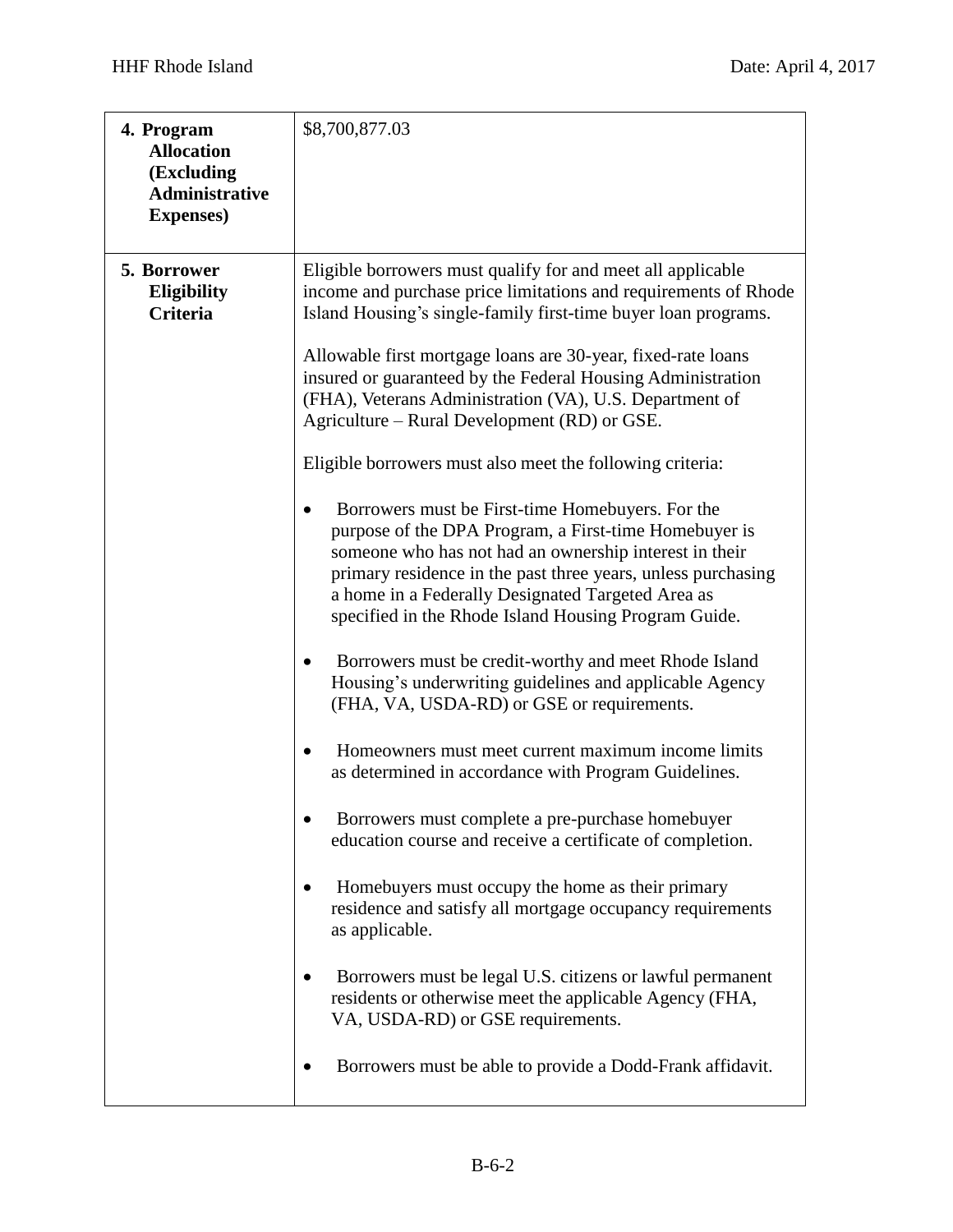| 6. Property/Loan<br><b>Eligibility</b><br><b>Criteria</b> | The property must be a single-family home, a condominium<br>unit, a townhouse or a two-four family dwelling unit of which<br>one unit is to be occupied by the mortgagor as his or her<br>principal residence.                                                                                                                                                                       |
|-----------------------------------------------------------|--------------------------------------------------------------------------------------------------------------------------------------------------------------------------------------------------------------------------------------------------------------------------------------------------------------------------------------------------------------------------------------|
|                                                           | Must be the borrower's primary residence.                                                                                                                                                                                                                                                                                                                                            |
|                                                           | Property must be located in one of the six HHF Targeted<br>Areas.                                                                                                                                                                                                                                                                                                                    |
|                                                           | Property must meet Rhode Island Housing HFA Homebuyer<br>Loan Program guidelines.                                                                                                                                                                                                                                                                                                    |
|                                                           | Meet all applicable Agency (FHA, VA, USDA-RD) or GSE<br>٠<br>underwriting guidelines.                                                                                                                                                                                                                                                                                                |
| 7. Program<br><b>Exclusions</b>                           | Borrowers, properties and/or loans do not meet DPA Program<br>٠<br>eligibility requirements or Agency/Fannie Mae underwriting<br>criteria.                                                                                                                                                                                                                                           |
|                                                           | Dodd-Frank exclusion for having been convicted of a<br>٠<br>mortgage-related felony in the past ten years.                                                                                                                                                                                                                                                                           |
|                                                           | Homeowners who previously received Hardest Hit Funds and<br>٠<br>failed to satisfy the terms of the assistance and or defaulted on<br>their HHF obligation.                                                                                                                                                                                                                          |
|                                                           | The property must not be new construction.                                                                                                                                                                                                                                                                                                                                           |
| 8. Structure of<br><b>Assistance</b>                      | Funds will be provided in the form of a five year, zero-percent<br>interest, non-recourse, deferred payment, forgivable subordinate<br>loan. The loan will be evidenced by a note and secured by a<br>mortgage on the property. The loan will be forgiven after five<br>years, if the homeowner fulfills his or her obligations on a timely<br>basis under the assistance agreement. |
|                                                           | If there is a request for a transfer of the property during the five<br>years, or if the property is no longer owner occupied, forgiveness<br>will be prorated 20% per calendar year from the original closing<br>date and any remaining unforgiven balance will be due and<br>payable at that time.                                                                                 |
|                                                           | Loans are repayable only from the proceeds to the borrower from                                                                                                                                                                                                                                                                                                                      |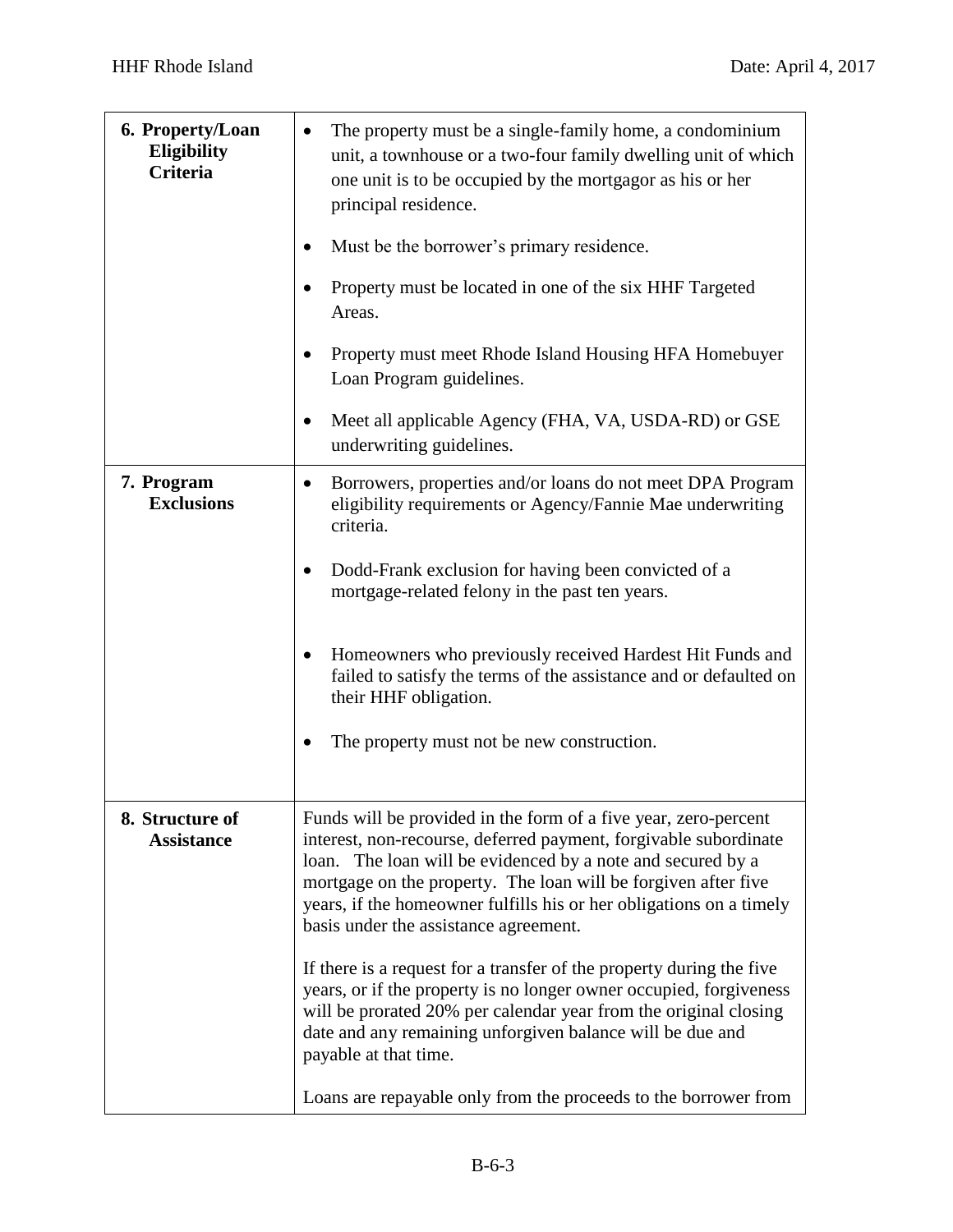|                                                                         | a sale, refinance or other transfer. If the property is sold,<br>refinanced or otherwise transferred and has not increased in value<br>to the degree necessary to repay the loan, all or a portion of the<br>loan remaining unpaid after the proceeds are applied will be<br>forgiven.<br>Funds will be returned to the HHF Program for additional use in<br>accordance with the Agreement.                                                                                                                                                                                                                                                                                                                                                                                                                                     |
|-------------------------------------------------------------------------|---------------------------------------------------------------------------------------------------------------------------------------------------------------------------------------------------------------------------------------------------------------------------------------------------------------------------------------------------------------------------------------------------------------------------------------------------------------------------------------------------------------------------------------------------------------------------------------------------------------------------------------------------------------------------------------------------------------------------------------------------------------------------------------------------------------------------------|
| 9. Per Household<br><b>Assistance</b>                                   | \$7,500<br>If the borrower has received HHF assistance under any other<br>HHF program, the maximum amount of all assistance may not<br>exceed \$75,000.                                                                                                                                                                                                                                                                                                                                                                                                                                                                                                                                                                                                                                                                         |
| 10. Duration of<br><b>Assistance</b>                                    | DPA Program funds will be disbursed in one lump sum at closing<br>to eligible homebuyers.                                                                                                                                                                                                                                                                                                                                                                                                                                                                                                                                                                                                                                                                                                                                       |
| 11. Estimated<br><b>Number of</b><br>Participating<br><b>Households</b> | We estimate that we will serve an incremental 533 homeowners<br>based on the maximum program limit and program allocation at<br>this time.                                                                                                                                                                                                                                                                                                                                                                                                                                                                                                                                                                                                                                                                                      |
| 12. Program<br>Inception /<br><b>Duration</b>                           | The DPA Program will re-open in 2017 and it is projected that the<br>allocation will be expended by December 31, 2020.                                                                                                                                                                                                                                                                                                                                                                                                                                                                                                                                                                                                                                                                                                          |
| 13. Program<br><b>Interactions</b><br>with Other HFA<br><b>Programs</b> | The DPA Program will take advantage of an existing<br>infrastructure of Participating Lenders and the Loan Center who<br>actively originate both first mortgages and down payment<br>assistance loans as part of Rhode Island Housing's current single-<br>family mortgage program. A borrower who obtains the \$7,500<br>DPA may be evaluated for other assistance programs, but may not<br>receive additional down payment assistance from Rhode Island<br>Housing. This does not restrict or exclude a homebuyer from<br>being evaluated for a RIH Mortgage Credit Certificate, closing<br>cost or other non-down payment assistance subsidy programs.<br>While first-time borrowers must participate in Rhode Island<br>Housing approved pre-purchase homebuyer counseling, post-<br>purchase counseling is also available. |
| 14. Program<br><b>Interactions</b>                                      | None.                                                                                                                                                                                                                                                                                                                                                                                                                                                                                                                                                                                                                                                                                                                                                                                                                           |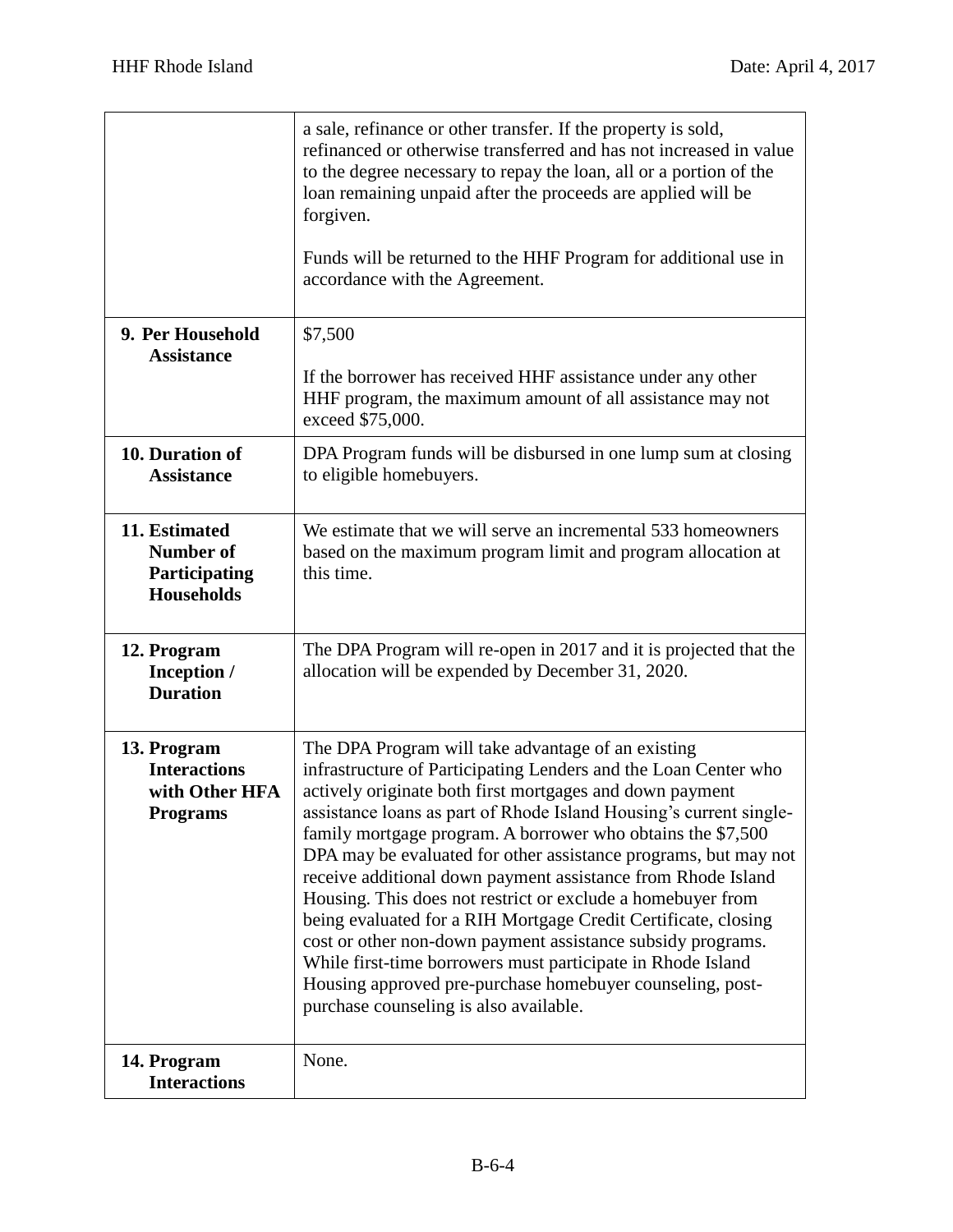| with HAMP and<br>other Programs                                            |                                                                                                                     |
|----------------------------------------------------------------------------|---------------------------------------------------------------------------------------------------------------------|
| 15. Program<br>Leverage with<br><b>Other Financial</b><br><b>Resources</b> | Funds may be leveraged by Rhode Island Housing, lenders or<br>municipal partners using additional subsidy programs. |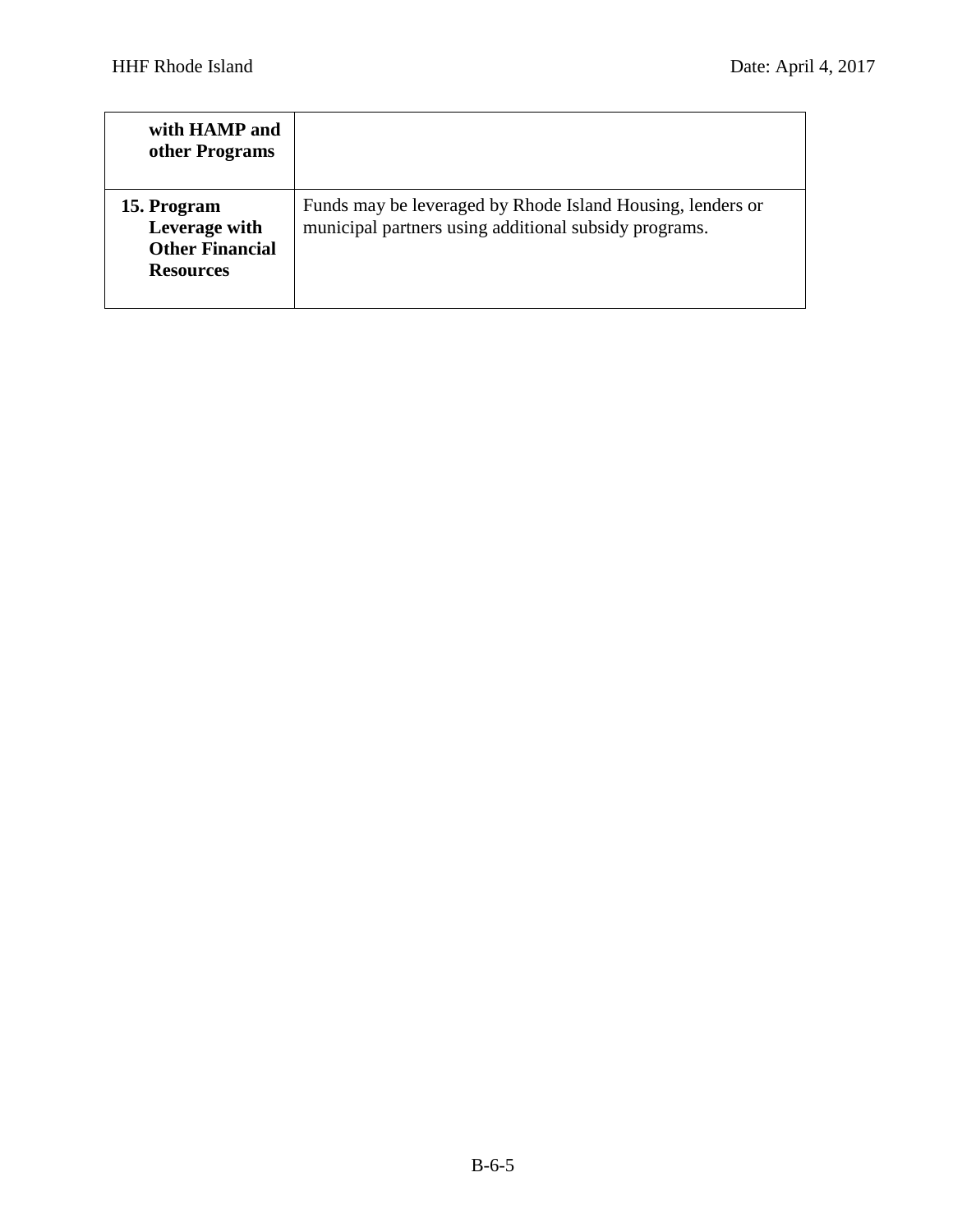#### **Rhode Island Hardest Hit Fund**

# **Reverse Mortgage Assistance Program (RMA) Summary Guidelines**

| 1. Program Overview                                                                         | The Reverse Mortgage Assistance Program ("RMA") is<br>designed to assist senior homeowners in Rhode Island who are<br>facing foreclosure due to the inability to pay their property<br>taxes, homeowners' insurance and homeowners' and/or condo<br>association dues or other property-related charges that could<br>result in a lien on the property which is subject to foreclosure<br>("Property Charges") on their Equity Conversion Mortgage<br>(HECM), as well as other types of "Reverse Mortgages".<br>Rhode Island will use HHF funds to provide an up-front,<br>forgivable loan to eligible borrowers to be used to (i) repay the<br>amounts advanced on their behalf by their mortgage loan |
|---------------------------------------------------------------------------------------------|--------------------------------------------------------------------------------------------------------------------------------------------------------------------------------------------------------------------------------------------------------------------------------------------------------------------------------------------------------------------------------------------------------------------------------------------------------------------------------------------------------------------------------------------------------------------------------------------------------------------------------------------------------------------------------------------------------|
|                                                                                             | servicer for Property Charges and (ii) pay the anticipated<br>amount of upcoming Property Charges for up to 24 months.                                                                                                                                                                                                                                                                                                                                                                                                                                                                                                                                                                                 |
| 2. Program Goals                                                                            | The goal of the RMA is to help senior homeowners remain in<br>their homes.                                                                                                                                                                                                                                                                                                                                                                                                                                                                                                                                                                                                                             |
| 3. Target<br><b>Population/Areas</b>                                                        | Low-to-moderate income Reverse Mortgage borrowers who<br>have suffered a hardship that has resulted in the inability to<br>repay the amounts advanced on their behalf by their mortgage<br>loan servicer for the payment of Property Charges.                                                                                                                                                                                                                                                                                                                                                                                                                                                          |
| 4. Program<br><b>Allocation</b><br>(Excluding<br><b>Administrative</b><br><b>Expenses</b> ) | \$500,000.00                                                                                                                                                                                                                                                                                                                                                                                                                                                                                                                                                                                                                                                                                           |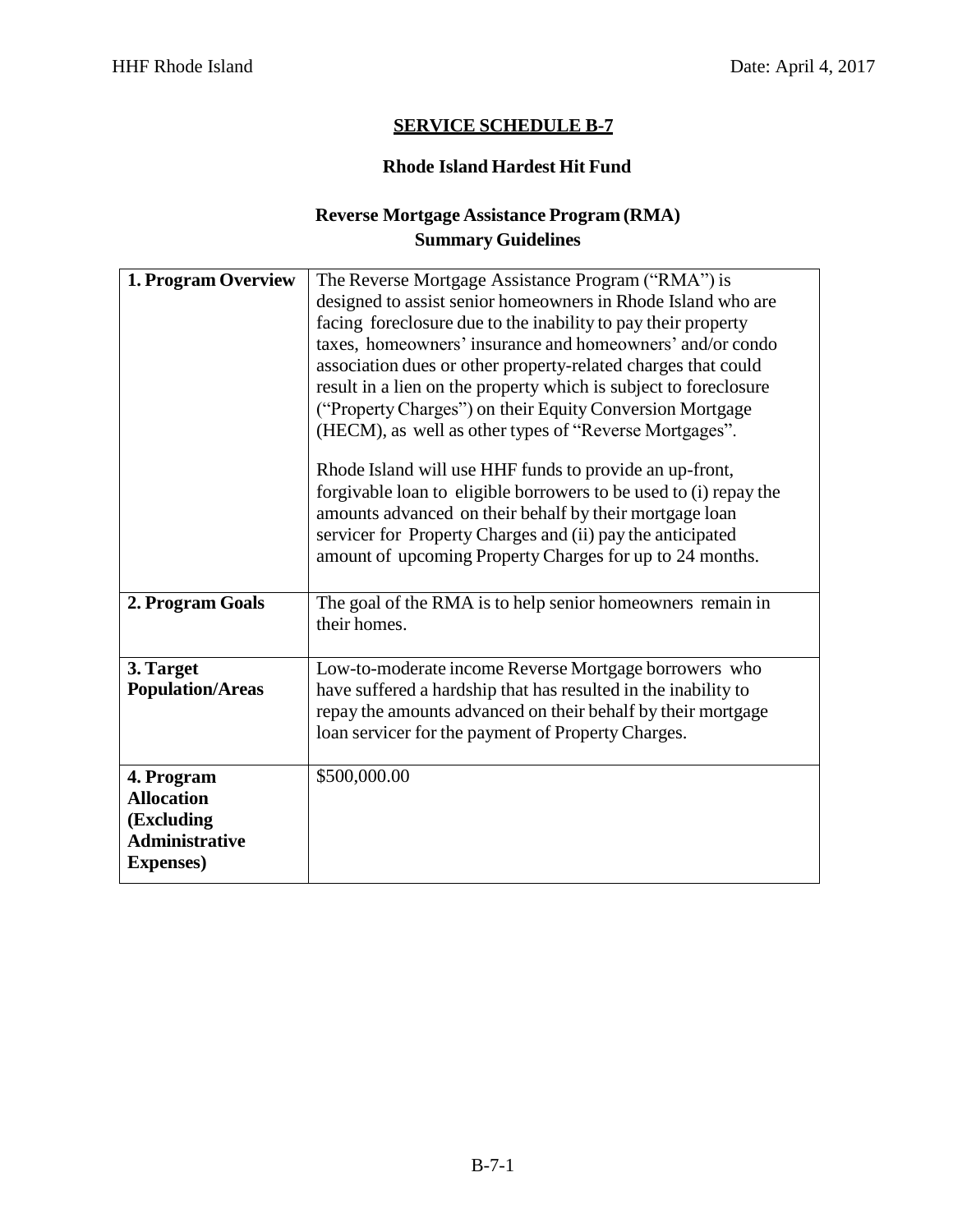| 5. Borrower                 | Eligible borrowers under RMA must meet the following               |
|-----------------------------|--------------------------------------------------------------------|
| <b>Eligibility</b>          | criteria:                                                          |
| <b>Criteria</b>             |                                                                    |
|                             | Must be a legal U.S. Citizen or lawful permanent<br>O<br>resident. |
|                             | Homeowner must be on the title of the property.<br>O               |
|                             | Homeowner must meet current maximum income<br>$\circ$              |
|                             | limits as determined in accordance with Program                    |
|                             | Guidelines.                                                        |
|                             | Must have suffered a hardship that has resulted in the<br>$\circ$  |
|                             | inability to repay the amounts advanced on their behalf            |
|                             | by their mortgage loan servicer for the payment of                 |
|                             | Property Charges. Such hardships may include:                      |
|                             | Medical expenses;<br>$\circ$                                       |
|                             | Home repairs for systems or appliances or due to<br>$\circ$        |
|                             | a natural disaster (fire, hurricane, etc.);                        |
|                             | Reduction in household income;<br>$\circ$                          |
|                             | Unemployment or underemployment;<br>O                              |
|                             | Divorce or death of spouse or partner;<br>$\circ$                  |
|                             | Disability and the resulting expenses for<br>$\circ$               |
|                             | specialized equipment, care or retrofitting for                    |
|                             | the home; and                                                      |
|                             | Victimization by burglary, fraud or financial<br>$\circ$           |
|                             | exploitation.                                                      |
|                             | Must show a reasonable likelihood of recovering from the           |
|                             | hardship so as to afford the Property Charges on an                |
|                             | ongoing basis using methods of analysis specified in the           |
|                             | program guidelines. Servicer must agree to escrow taxes,           |
|                             | insurance and condo fees if applicable.                            |
|                             |                                                                    |
| 6. Property/Loan            | Assistance will be provided with respect to owner-                 |
| <b>Eligibility Criteria</b> | occupied, one to four family properties and                        |
|                             | condominiums, provided the original mortgage was not               |
|                             | greater than \$820,500.                                            |
|                             | Property must be the borrower's principal residence,               |
|                             | located in Rhode Island and may not be abandoned,                  |
|                             | vacant or condemned.                                               |
|                             | The property must be currently subject to a reverse                |
|                             | mortgage.                                                          |
|                             | The borrower's Reverse Mortgage must be serviced by a<br>$\bullet$ |
|                             | HUD-approved HECM servicer or a regulated financial                |
|                             | institution.                                                       |
|                             |                                                                    |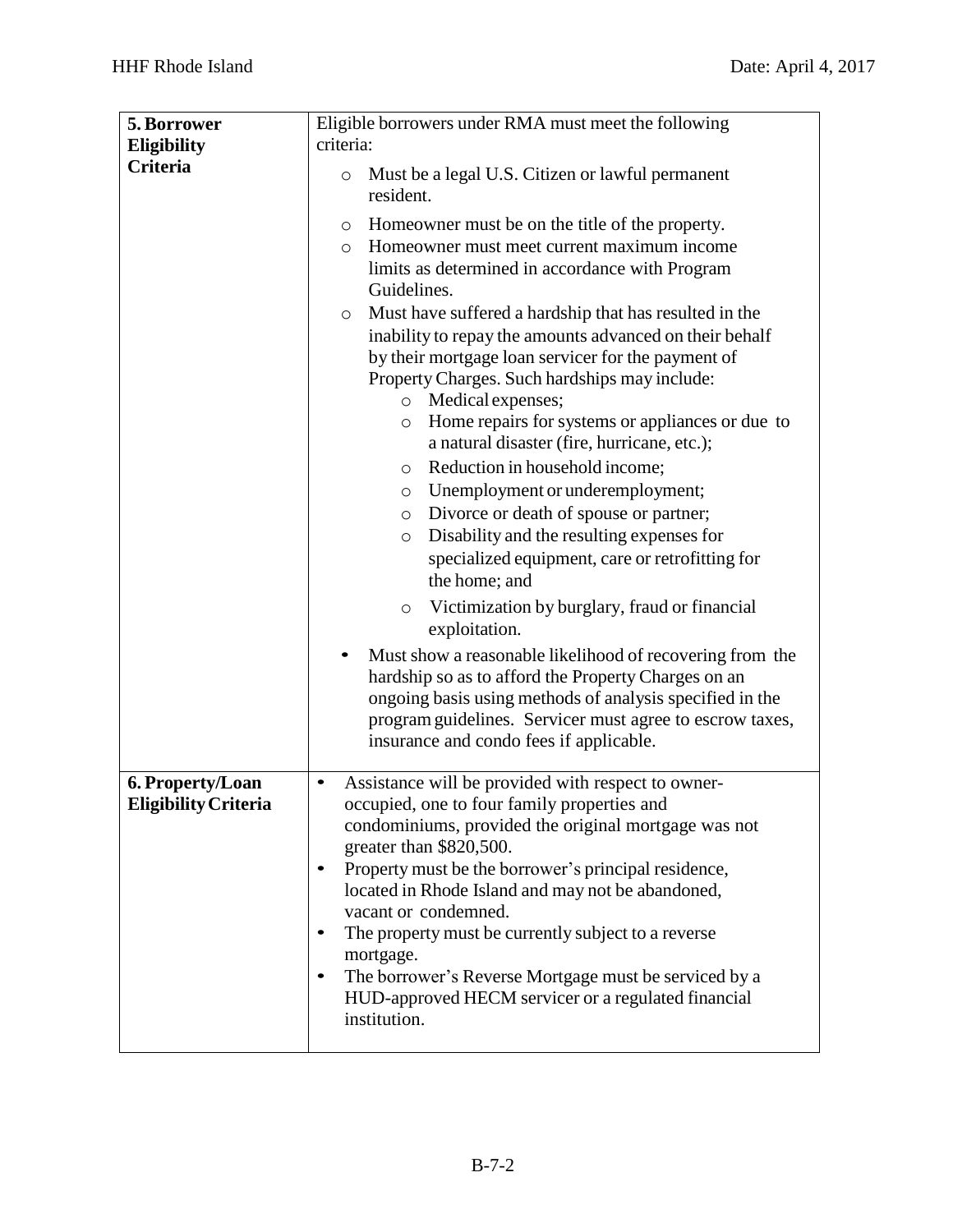| 7. Program<br><b>Exclusions</b>       | Borrowers who have a subordinate lien that is in<br>$\bullet$<br>foreclosure.                                                                                                                                                                                                                                                                                                                                                       |  |  |
|---------------------------------------|-------------------------------------------------------------------------------------------------------------------------------------------------------------------------------------------------------------------------------------------------------------------------------------------------------------------------------------------------------------------------------------------------------------------------------------|--|--|
|                                       | Borrowers with bankruptcies that have not been discharged or<br>٠<br>dismissed.                                                                                                                                                                                                                                                                                                                                                     |  |  |
|                                       | Dodd-Frank exclusion for having been convicted of a<br>$\bullet$<br>mortgage-related felony in the past ten years.                                                                                                                                                                                                                                                                                                                  |  |  |
|                                       | Unresolved Federal Tax Liens (not in approved<br>$\bullet$<br>payment plan)                                                                                                                                                                                                                                                                                                                                                         |  |  |
| 8. Structure of<br><b>Assistance</b>  | The structure of assistance will be provided as an up-front,<br>forgivable, subordinate mortgage loan to eligible borrowers<br>for up to \$50,000. The note evidencing the subordinate<br>mortgage loan will carry the following terms:                                                                                                                                                                                             |  |  |
|                                       | Zero-percent (0%) interest, zero-payment loan;<br>$\circ$<br>Two-year term with a pro rata 50% for giveness of the<br>$\circ$<br>original mortgage loan amount on each annual<br>anniversary date. The note will be forgiven on the<br>second (2nd) anniversary date providing the borrower<br>has satisfied all terms of the loan.                                                                                                 |  |  |
|                                       | If a property is sold on or before the end of the two-year term,<br>the loan is "due on sale" and any net proceeds are due to satisfy<br>any portion of the loan that has not been forgiven.                                                                                                                                                                                                                                        |  |  |
|                                       | If there are insufficient or no net proceeds available, all or a<br>portion of the note will be forgiven so as not to create<br>additional hardships on the borrower/seller at the time of<br>closing. Any loan proceeds that are returned to the Program<br>will be recycled back into the Program and used to provide<br>assistance to additional homeowners for the duration of the<br>Program in accordance with the Agreement. |  |  |
| 9. Per Household<br><b>Assistance</b> | The lesser of \$50,000 or the amount necessary to (i) repay the<br>amounts advanced on the borrower's behalf by its mortgage loan<br>servicer for Property Charges and (ii) pay anticipated Property<br>Charges for up to 24 months. If the borrower has received HHF<br>assistance under any other HHF program, the maximum amount<br>of all assistance may not exceed \$75,000.                                                   |  |  |
| 10. Duration of<br><b>Assistance</b>  | Assistance will be disbursed in full to the borrower's servicer<br>upon loan closing and agreement of the servicer to accept the<br>HHF funds.                                                                                                                                                                                                                                                                                      |  |  |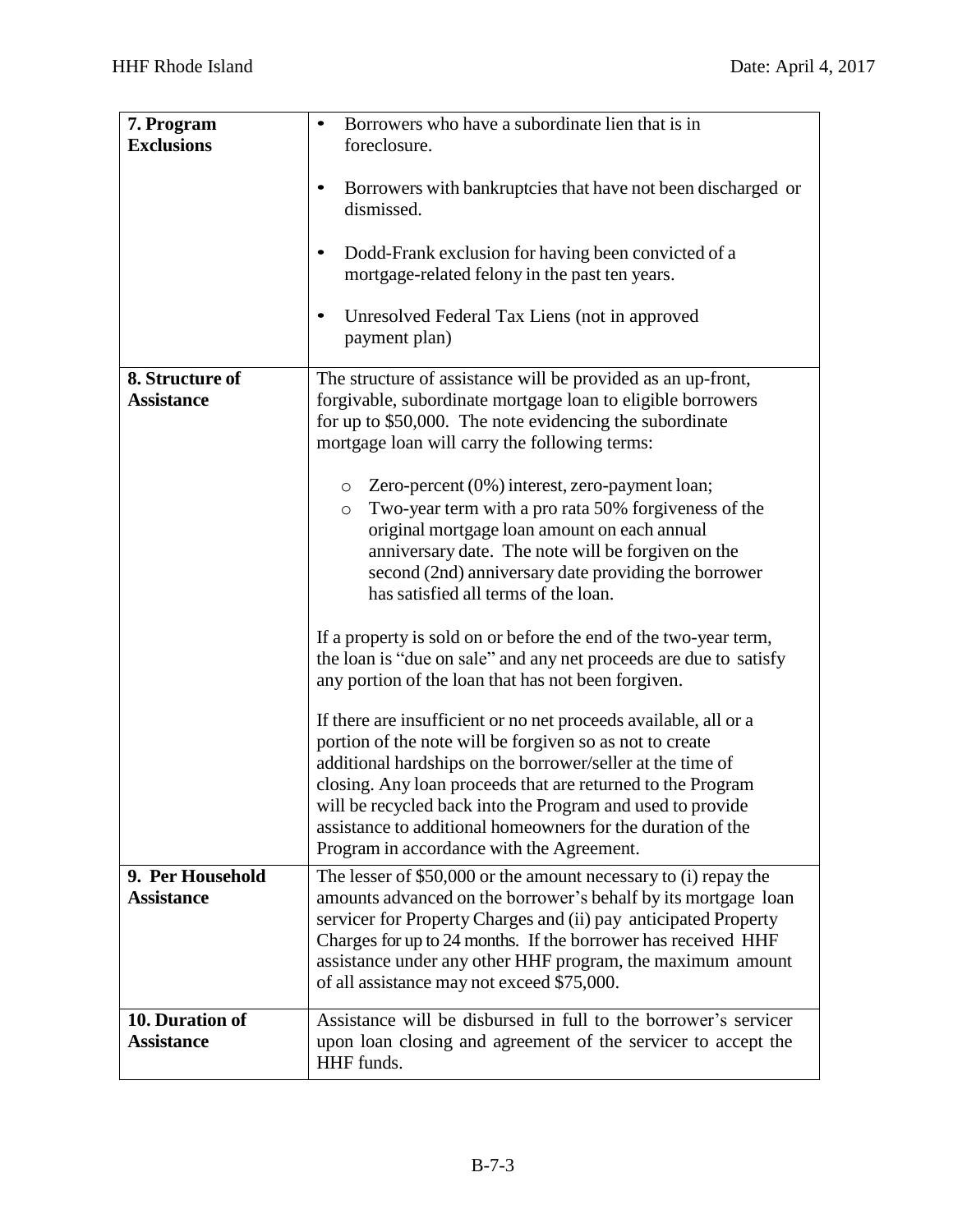| 11. Estimated<br><b>Number of</b><br>Participating<br><b>Households</b><br>12. Program<br><b>Inception/Duration</b> | It is anticipated that the RMA program will assist<br>approximately 30 senior borrowers in Rhode Island who are<br>in default under the terms of their reverse mortgage.<br>The RMA will begin in 2017 and it is projected that assistance<br>will be committed through December 31, 2020.                                                                                                                                                                                               |  |
|---------------------------------------------------------------------------------------------------------------------|------------------------------------------------------------------------------------------------------------------------------------------------------------------------------------------------------------------------------------------------------------------------------------------------------------------------------------------------------------------------------------------------------------------------------------------------------------------------------------------|--|
| 13. Program<br><b>Interactions with</b><br>Other Programs (e.g.<br>other HFA<br>programs)                           | The RMA program will most likely not interact with Rhode<br>Island's other current HHF programs. RMA does interact with<br>the U.S. Department of Housing and Urban Development's<br>(HUD) Home Equity Conversion Mortgage (HECM) Program<br>and will provide funding to eligible Non-Borrowing Spouses<br>as detailed in HUD Mortgagee Letter 2014-07 and any<br>subsequent Mortgagee Letters or amendments.                                                                            |  |
| 14. Program<br><b>Interactions</b><br>with HAMP                                                                     | None.                                                                                                                                                                                                                                                                                                                                                                                                                                                                                    |  |
| 15. Program<br>Leverage with<br><b>Other Financial</b><br><b>Resources</b>                                          | Rhode Island is partnering with the Department of Elderly<br>Affairs, local Area Agencies on Aging, Fannie Mae, the National<br>Council on Aging, and others to coordinate reinstatement through<br>the RMA Program with other available resources. Specifically,<br>homeowners will be made aware of other assistance, such as<br>assistance with the costs of food and medicine, to free up income<br>that may be used towards future property tax and homeowners'<br>insurance bills. |  |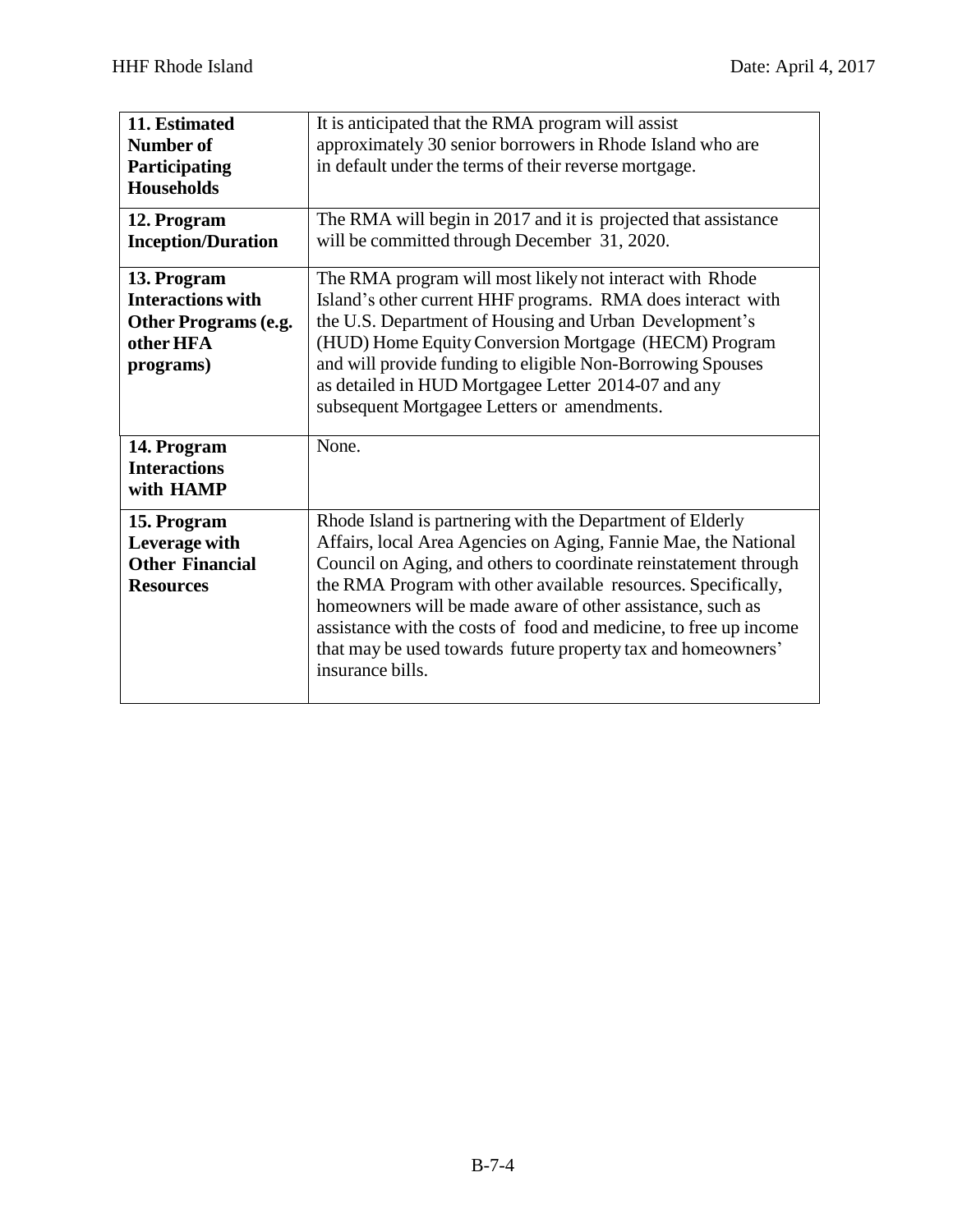# **Rhode Island Housing**

#### **Rhode Island Refi**

| 1. | <b>Program Overview</b>                                                               | Rhode Island Housing will leverage HHF dollars to facilitate a no<br>cash out refinance in order to produce long-term mortgage<br>sustainability. The new program aims to assist eligible<br>homeowners who are current on their mortgage payments but owe<br>more than their home is worth due to a long period of declining<br>property values in their community. HHFRI will offer<br>homeowners with negative equity (defined in Section 6) up to<br>\$75,000 to reduce the balance owed on their mortgage and<br>refinance into a new affordable loan based on the current market<br>value of their home. The forgivable loan will lower the amount<br>owed on an underwater loan to a level that reflects the decline in<br>the home's value, allowing homeowners to erase their negative<br>equity and refinance into an affordable 30-year fixed-rate Rhode<br>Island Housing mortgage. |  |
|----|---------------------------------------------------------------------------------------|-------------------------------------------------------------------------------------------------------------------------------------------------------------------------------------------------------------------------------------------------------------------------------------------------------------------------------------------------------------------------------------------------------------------------------------------------------------------------------------------------------------------------------------------------------------------------------------------------------------------------------------------------------------------------------------------------------------------------------------------------------------------------------------------------------------------------------------------------------------------------------------------------|--|
| 2. | <b>Program Goal</b>                                                                   | The goal of this Program is to achieve long-term mortgage<br>sustainability by leveraging funds with a refinance. This will<br>reduce the likelihood of future mortgage delinquency, default, or<br>long-term unaffordability due to negative equity.                                                                                                                                                                                                                                                                                                                                                                                                                                                                                                                                                                                                                                           |  |
| 3. | <b>Target Population /</b><br><b>Areas</b>                                            | The program will target income-eligible homeowners in Rhode<br>Island who are current on their mortgage payments but owe more<br>than their home is worth due to a long period of declining property<br>values in their community.                                                                                                                                                                                                                                                                                                                                                                                                                                                                                                                                                                                                                                                              |  |
| 4. | <b>Program Allocation</b><br>(Excluding<br><b>Administrative</b><br><b>Expenses</b> ) | \$5,000,000.00                                                                                                                                                                                                                                                                                                                                                                                                                                                                                                                                                                                                                                                                                                                                                                                                                                                                                  |  |
| 5. | <b>Borrower Eligibility</b><br><b>Criteria</b>                                        | The program is targeted toward homeowners who have been<br>current on their mortgage payments for at least 12 consecutive<br>months. Borrower must also qualify for the new loan under RIH's<br>income and credit requirements. Eligible first mortgage loans<br>include, but are not limited to, those insured or guaranteed by the<br>Federal Housing Administration (FHA), U.S. Department of<br>Veterans Affairs (VA), U.S. Department of Agriculture Rural<br>Development (USDA), Federal National Mortgage Association                                                                                                                                                                                                                                                                                                                                                                    |  |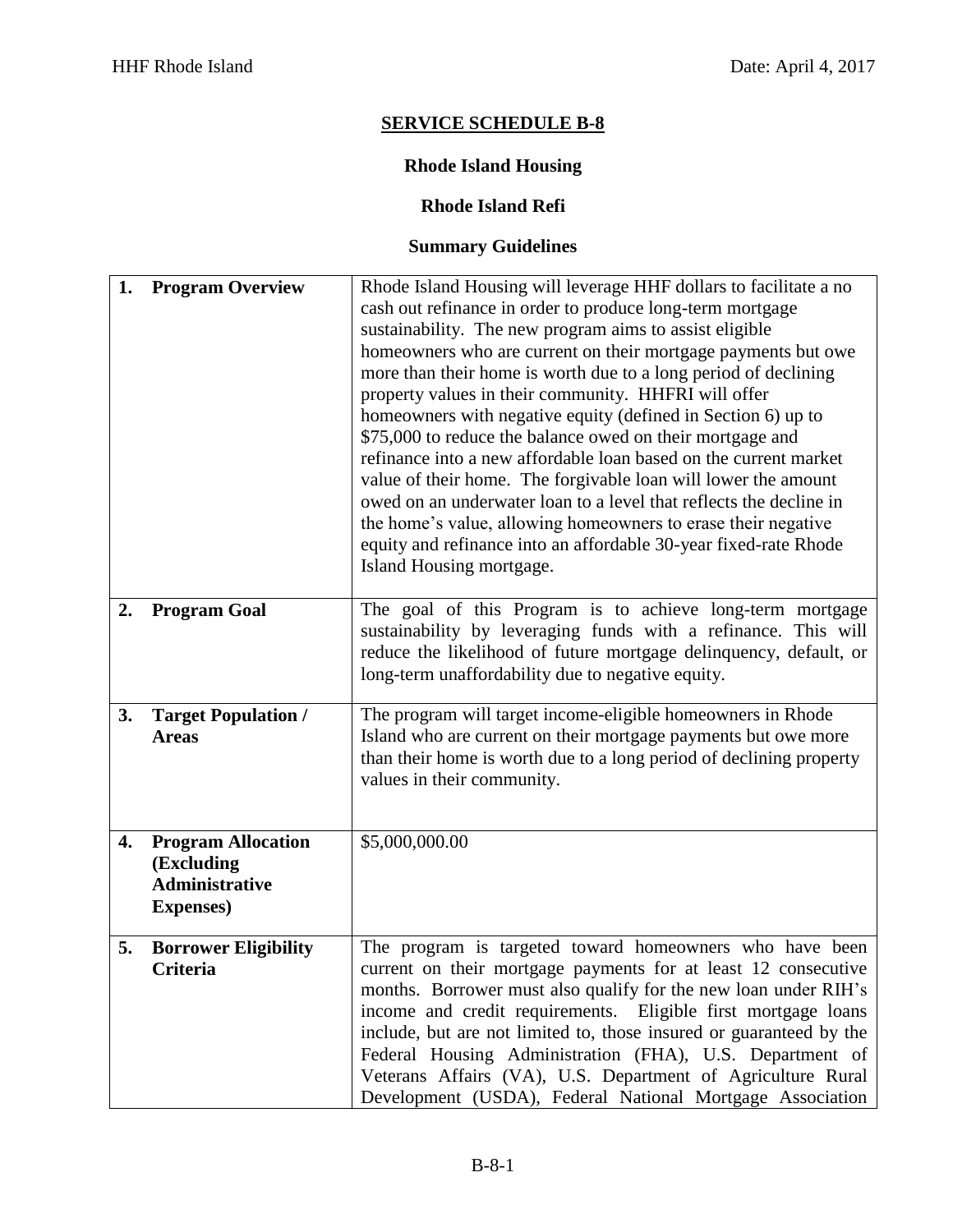|    |                                                       | (Fannie Mae) or Federal Home Loan Mortgage Corporation<br>(Freddie Mac), as set forth in the Program Guidelines. Additional<br>borrower eligibility requirements include:<br>Homeowner must meet current maximum income limits as<br>determined in accordance with Program Guidelines.<br>Mortgage current/in good standing (a minimum of 12<br>consecutive months of on-time payments)<br>Must execute a Dodd-Frank affidavit.                                                                                                                                                                                                                                                                                                                                                                                                                                                  |  |
|----|-------------------------------------------------------|----------------------------------------------------------------------------------------------------------------------------------------------------------------------------------------------------------------------------------------------------------------------------------------------------------------------------------------------------------------------------------------------------------------------------------------------------------------------------------------------------------------------------------------------------------------------------------------------------------------------------------------------------------------------------------------------------------------------------------------------------------------------------------------------------------------------------------------------------------------------------------|--|
| 6. | <b>Property / Loan</b><br><b>Eligibility Criteria</b> | The property must be a single-family home, a condominium<br>unit, a townhouse, or a two-four family dwelling unit<br>Must be owner occupied and borrower's primary residence;<br>٠<br>Meet all applicable Fannie Mae underwriting guidelines;<br>Underwriting: full credit qualifying with full appraisal;<br>Pre-assistance combined loan-to-value (CLTV) ratio must be<br>110% or greater;<br>Borrowers must exit with a 30 year fixed rate mortgage;<br>٠<br>Borrowers must exit with a loan-to-value (LTV) of 80% or<br>greater and an "affordable monthly payment" defined as a<br>maximum housing debt-to-income (DTI) of 38%. Borrower<br>may only receive additional funds over the funds needed to<br>arrive at 38% in order to satisfy investor's maximum LTV<br>requirement (e.g. Fannie Mae: 97%); and<br>Post-assistance principal balance cannot exceed \$424,100. |  |
| 7. | <b>Program Exclusions</b>                             | Dodd-Frank exclusion for having been convicted of a<br>$\bullet$<br>mortgage-related felony in the past ten years.<br>Homeowners who previously received Hardest Hit Funds and<br>$\bullet$<br>failed to satisfy the terms of the assistance and or defaulted on<br>their HHF obligation.                                                                                                                                                                                                                                                                                                                                                                                                                                                                                                                                                                                        |  |
| 8. | <b>Structure of Assistance</b>                        | Borrower's existing loan(s) will be refinanced into a Rhode Island<br>Housing fixed rate, 30-year no cash-out refinance mortgage.<br>HHF assistance is structured as a subordinate mortgage loan<br>evidenced by a promissory note with a three-year term and secured<br>by a subordinate lien on the property. The subordinate mortgage<br>loan will be forgiven over the three-year term. Any remaining<br>funds will be returned to the HHF Program for additional use in<br>accordance with the Agreement.                                                                                                                                                                                                                                                                                                                                                                   |  |
| 9. | <b>Per Household</b><br><b>Assistance</b>             | Eligible borrowers may receive up to \$75,000. If an applicant also<br>receives or received assistance through Hardest Hit Fund Rhode<br>Island (HHFRI), their maximum total assistance amount from HHF<br>cannot exceed \$75,000.                                                                                                                                                                                                                                                                                                                                                                                                                                                                                                                                                                                                                                               |  |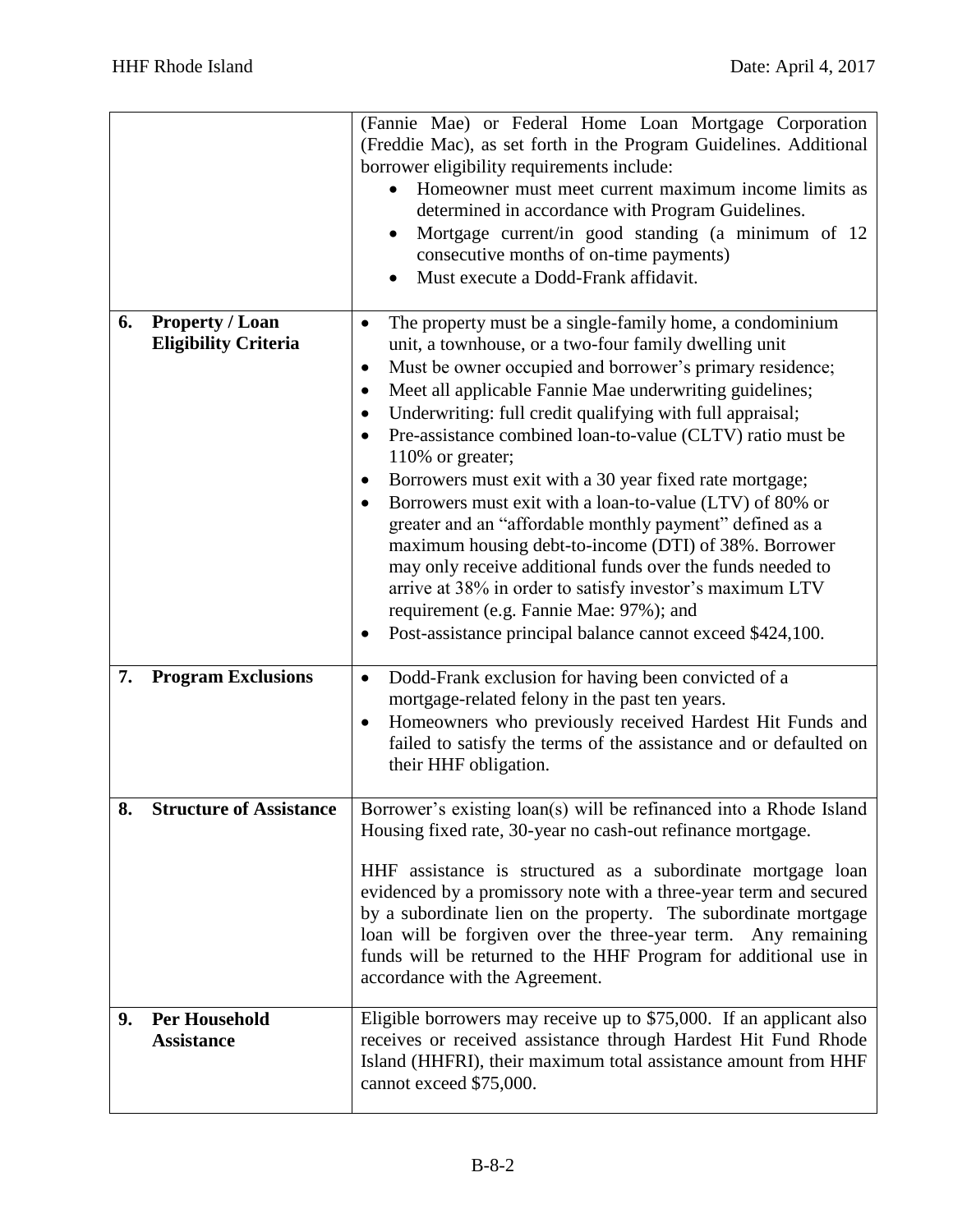| 10. Duration of Assistance                                              | Assistance under this program is intended to be a one-time<br>disbursement to the closing agent.                                                                                                                                                     |  |
|-------------------------------------------------------------------------|------------------------------------------------------------------------------------------------------------------------------------------------------------------------------------------------------------------------------------------------------|--|
| 11. Estimated Number of<br>Participating<br><b>Households</b>           | Approximately 100 households.                                                                                                                                                                                                                        |  |
| 12. Program Inception /<br><b>Duration</b>                              | The Refinance Program will begin in 2017 and it is projected that<br>the allocation will be expended by December 31, 2020.                                                                                                                           |  |
| 13. Program Interactions<br>with Other HFA<br><b>Programs</b>           | None.                                                                                                                                                                                                                                                |  |
| 14. Program Interactions<br>with HAMP                                   | None.                                                                                                                                                                                                                                                |  |
| 15. Program Leverage with<br><b>Other Financial</b><br><b>Resources</b> | The refinance program will take advantage of Rhode Island<br>Housing's Participating Lenders and Loan Center who originate<br>both purchase money and refinance first mortgages as part of<br>Rhode Island Housing's single-family mortgage program. |  |